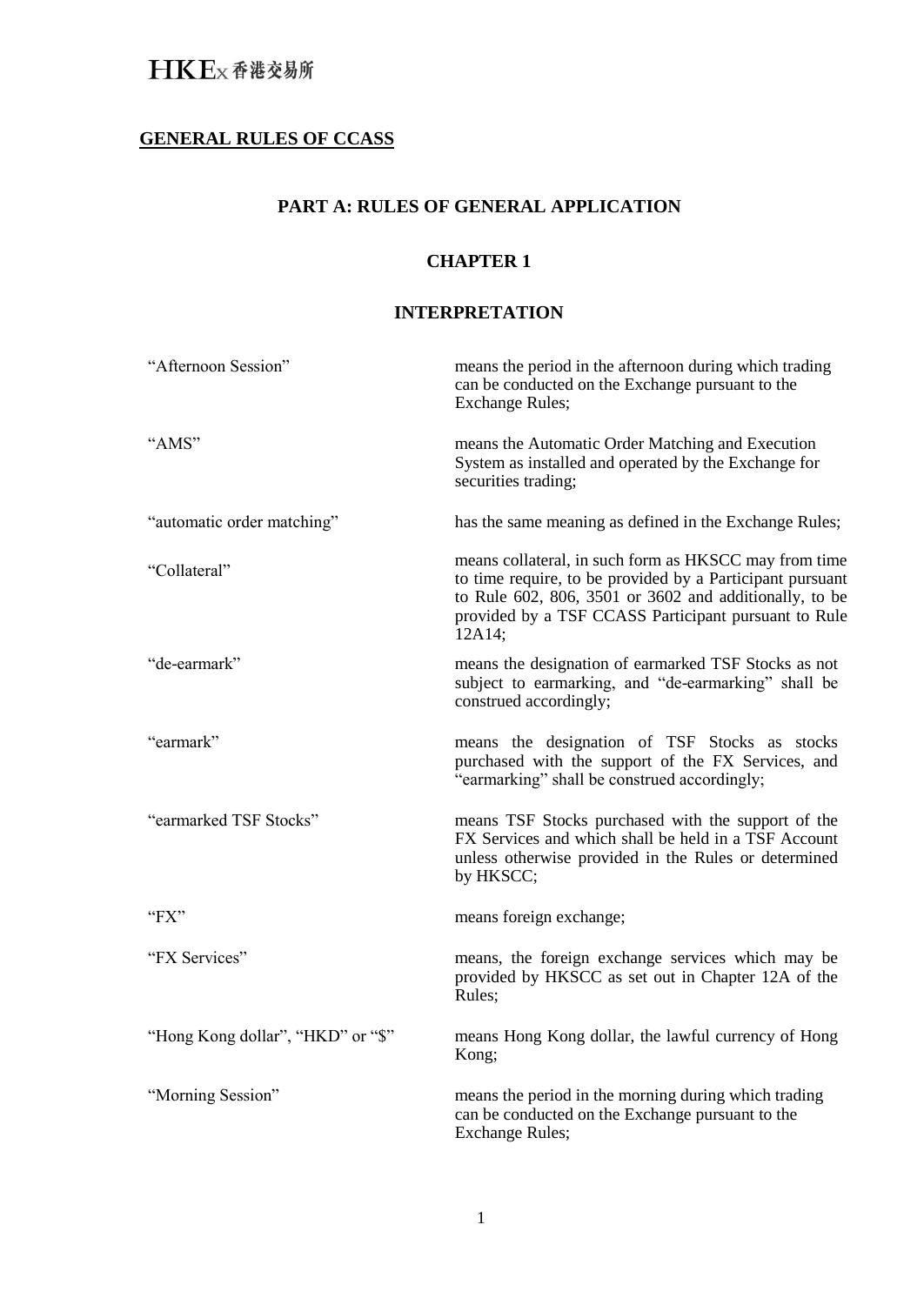| "Pre-opening Session"                | has the same meaning as defined in the Exchange Rules;                                                                                                                                                                                                                                                                                                                                                                                                                                                                                                                                                                                                                                                                                               |
|--------------------------------------|------------------------------------------------------------------------------------------------------------------------------------------------------------------------------------------------------------------------------------------------------------------------------------------------------------------------------------------------------------------------------------------------------------------------------------------------------------------------------------------------------------------------------------------------------------------------------------------------------------------------------------------------------------------------------------------------------------------------------------------------------|
| "RMB"                                | means Renminbi, the lawful currency of the People's<br>Republic of China, for settlement in Hong Kong;                                                                                                                                                                                                                                                                                                                                                                                                                                                                                                                                                                                                                                               |
| "RMB Buy Final FX Rate"              | has the meaning as set out in Rule 12A10(iii);                                                                                                                                                                                                                                                                                                                                                                                                                                                                                                                                                                                                                                                                                                       |
| "RMB Buy Indicative FX Rate"         | has the meaning as set out in Rule 12A10(i);                                                                                                                                                                                                                                                                                                                                                                                                                                                                                                                                                                                                                                                                                                         |
| "RMB Sell Final FX Rate"             | has the meaning as set out in Rule 12A10(iv);                                                                                                                                                                                                                                                                                                                                                                                                                                                                                                                                                                                                                                                                                                        |
| "RMB Sell Indicative FX Rate"        | has the meaning as set out in Rule 12A10(ii);                                                                                                                                                                                                                                                                                                                                                                                                                                                                                                                                                                                                                                                                                                        |
| "STI Transfer"                       | means a transfer to be effected in CCASS between a<br>SSA with Statement Service and any other Stock<br>Account (including other SSA with Statement Service<br>but excluding Stock Collateral Control Account and<br>TSF Accounts) of a Clearing Participant or Custodian<br>Participant as a result of (i) the input (and authorisation,<br>if required) of a Stock Segregated Account Transfer<br>Instruction (without affirmation) or (ii) the input (and<br>authorisation, if required) of a Stock Segregated<br>Account Transfer Instruction (with affirmation)<br>affirmed by the relevant SSA Statement Recipient;                                                                                                                            |
| "Stock Account"                      | means, (i) in relation to each Clearing Participant, each<br>Stock Clearing Account, Stock Segregated Account,<br>Stock Lending Account and Stock Collateral Control<br>Account; (ii) in relation to each Investor Participant,<br>each Stock Clearing Account; and (iii) in relation to<br>each Participant other than a Clearing Participant and an<br>Investor Participant, each Stock Clearing Account,<br>Stock Segregated Account and Stock Lending Account,<br>allocated to and operated by it in which Eligible<br>Securities of such Participant are credited or debited, as<br>referred to in Rule 601, and in relation to a TSF CCASS<br>Participant, means, additionally, each TSF Account<br>allocated to it by HKSCC under Rule 12A08; |
| "Stock Release FX Transaction"       | means a FX transaction relating to the sale of RMB by<br>a TSF CCASS Participant to HKSCC as TSF operator<br>arising from or generated by the submission of a Stock<br>Release Request by such Participant, as referred to in<br>Rule 12A12;                                                                                                                                                                                                                                                                                                                                                                                                                                                                                                         |
| "Stock Release Request"              | a request submitted by a TSF CCASS<br>means<br>Participant to HKSCC for the purpose of de-earmarking<br>earmarked TSF Stocks, as referred to in Rule 12A12;                                                                                                                                                                                                                                                                                                                                                                                                                                                                                                                                                                                          |
| "Stock Segregated Accounts" or "SSA" | means, (i) in relation to each Clearing Participant, the<br>Stock Accounts in CCASS of such Participant other<br>than its Stock Clearing Account, Stock Lending<br>Account and Stock Collateral Control Account; and (ii)<br>in relation to each Participant other than a Clearing<br>Participant and an Investor Participant, the Stock<br>Accounts in CCASS of such Participant other than its                                                                                                                                                                                                                                                                                                                                                     |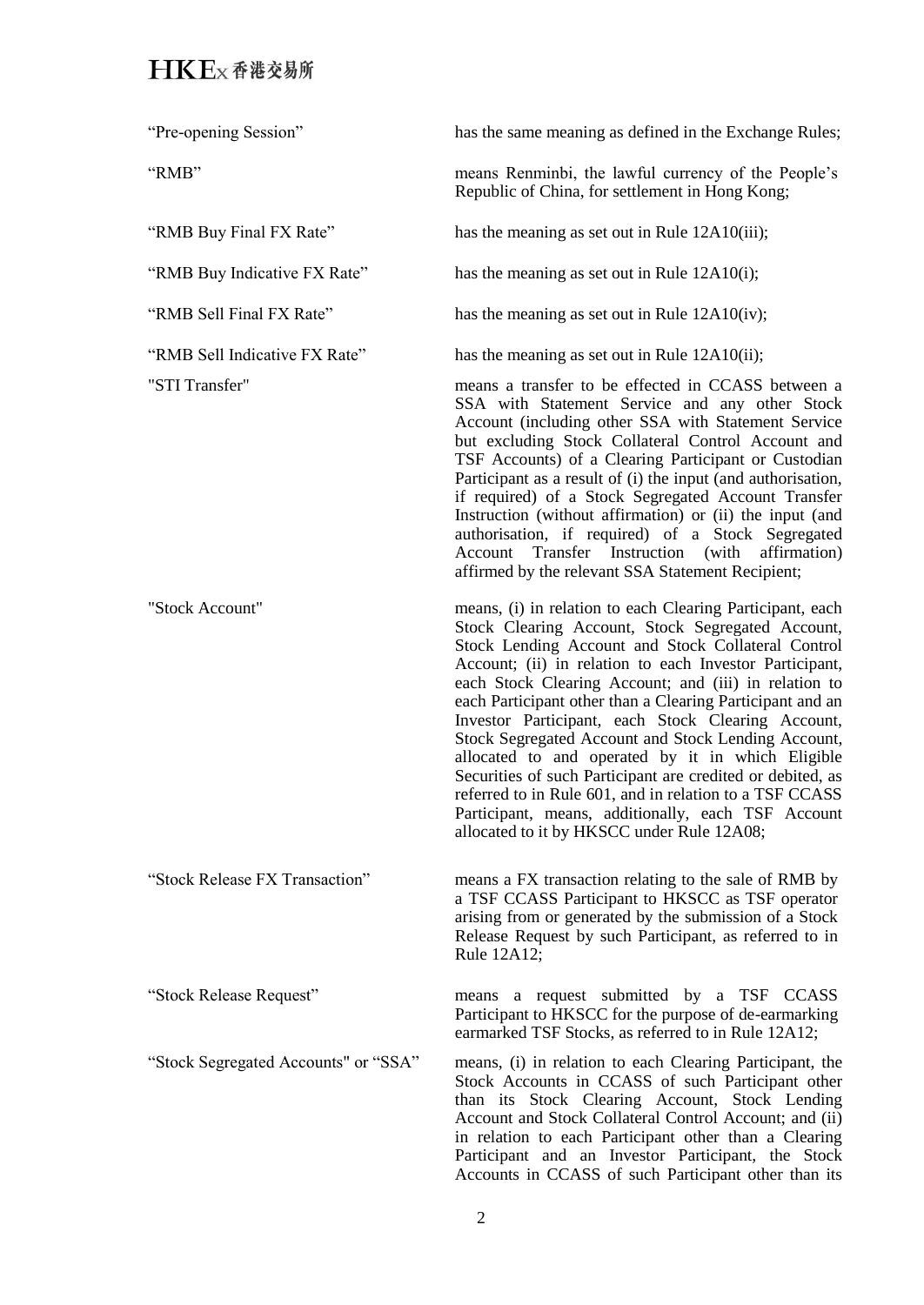|                                                             | Stock Clearing Account and Stock Lending Account, as<br>referred to in Rule 601, including but not limited to SSA<br>with Statement Service of the Participant, and in relation<br>to a TSF CCASS Participant, TSF Accounts shall not be<br>regarded as Stock Segregated Accounts;                                                                                                                                                                                                                                                                                         |
|-------------------------------------------------------------|----------------------------------------------------------------------------------------------------------------------------------------------------------------------------------------------------------------------------------------------------------------------------------------------------------------------------------------------------------------------------------------------------------------------------------------------------------------------------------------------------------------------------------------------------------------------------|
| "Stock Segregated Account Transfer<br>Instruction" or "STI" | means an instruction of a Clearing Participant or<br>Custodian Participant, in such form as HKSCC may<br>from time to time prescribe as being valid, to effect<br>book-entry movements of Eligible Securities between<br>the Participant's SSA with Statement Service and its<br>other Stock Accounts (including other SSA with<br>Statement Service but excluding Stock Collateral<br>Control Account and where a Clearing Participant or a<br>Custodian Participant is a TSF CCASS Participant,<br>excluding also TSF Accounts) in CCASS, as referred to<br>in Rule 601; |
| "Trading day"                                               | means a day on which trading is conducted on the<br>Exchange;                                                                                                                                                                                                                                                                                                                                                                                                                                                                                                              |
| "TSF"                                                       | means the trading support facility in the form of FX<br>Services which HKSCC may provide for the purposes<br>of facilitating the purchase and sale of TSF Stocks.<br>Where the FX Services are provided, HKSCC shall do<br>so as TSF operator and not in its capacity as, or for the<br>purposes of acting as, the central counterparty for the<br>clearing of Exchange Trades; and unless the context<br>otherwise requires, references in Chapter 12A to<br>HKSCC shall be construed accordingly;                                                                        |
| "TSF Account"                                               | means the TSF Principal Account or the<br><b>TSF</b><br>Segregated Account, as the context may require;                                                                                                                                                                                                                                                                                                                                                                                                                                                                    |
| "TSF Buy Exchange Trade"                                    | means an Exchange Trade with respect to the purchase<br>of TSF Stocks by a TSF Exchange Participant through<br>the AMS which is (i) supported by a TSF Buy FX<br>Order prior to the effect of the Exchange Trade on the<br>AMS; and (ii) supported by a TSF Buy FX Transaction<br>upon the effect of the Exchange Trade on the AMS;                                                                                                                                                                                                                                        |
| "TSF Buy FX Order"                                          | means an order for the conversion of HKD to RMB by<br>a TSF Exchange Participant to HKSCC as TSF operator<br>through an input into the AMS for the purpose of<br>supporting an order to purchase TSF Stocks, which<br>order shall, upon matching on the AMS, constitute a<br>TSF Buy Exchange Trade;                                                                                                                                                                                                                                                                       |
| "TSF Buy FX Transaction"                                    | means the FX transaction between HKSCC as TSF<br>operator and a TSF Exchange Participant relating to a<br>TSF Buy FX Order for the purpose of settlement of a<br>TSF Buy Exchange Trade;                                                                                                                                                                                                                                                                                                                                                                                   |
| "TSF CCASS Participant"                                     | means a TSF Clearing Participant or a TSF Custodian<br>Participant, as the context may require;                                                                                                                                                                                                                                                                                                                                                                                                                                                                            |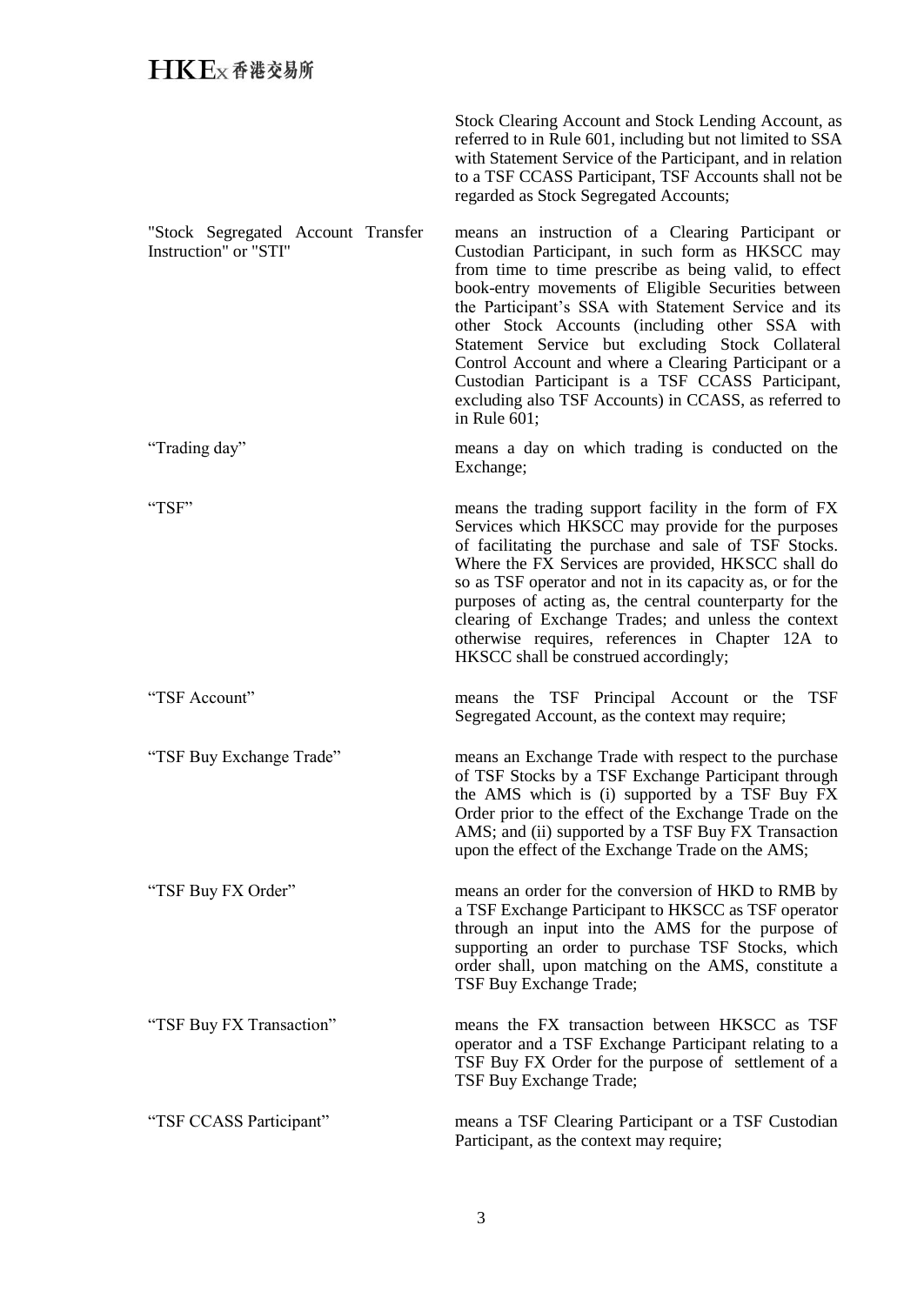| "TSF Clearing Participant"              | means a Direct Clearing Participant or a General<br>Clearing Participant which has been accepted for<br>registration and to remain registered as a TSF CCASS<br>Participant by HKSCC;                                                                                                                                                                                     |
|-----------------------------------------|---------------------------------------------------------------------------------------------------------------------------------------------------------------------------------------------------------------------------------------------------------------------------------------------------------------------------------------------------------------------------|
| "TSF Custodian Participant"             | means a Custodian Participant which has been accepted<br>for registration and to remain registered as a TSF<br>CCASS Participant by HKSCC;                                                                                                                                                                                                                                |
| "TSF Exchange Participant"              | means, in the context of trading of TSF Stocks, an<br>Exchange Participant which has been accepted for<br>registration and to remain registered as a TSF Exchange<br>Participant by the Exchange;                                                                                                                                                                         |
| "TSF Exchange Trade"                    | means a TSF Buy Exchange Trade or a TSF Sell<br>Exchange Trade, as the context may require;                                                                                                                                                                                                                                                                               |
| "TSF FX Order"                          | means a TSF Buy FX Order or a TSF Sell FX Order, as<br>the context may require;                                                                                                                                                                                                                                                                                           |
| "TSF FX Transaction"                    | means a TSF Buy FX Transaction or a TSF Sell FX<br>Transaction, as the context may require;                                                                                                                                                                                                                                                                               |
| "TSF Participant"                       | means, a TSF Exchange Participant and/or a TSF<br>CCASS Participant, as the context may require;                                                                                                                                                                                                                                                                          |
| "TSF Participant Registration Criteria" | means the eligibility criteria which HKSCC may<br>prescribe from time to time for Participants to be<br>accepted for registration and to remain registered as<br>TSF CCASS Participants for the purposes of providing<br>clearing and settlement services in respect of TSF<br>Exchange Trades and/or providing custodian services in<br>respect of earmarked TSF Stocks; |
| "TSF Partner Bank"                      | means a financial institution which has entered into an<br>agreement or arrangement with HKSCC for the<br>purposes of providing RMB to HKD or HKD to RMB<br>conversion services and/or liquidity to HKSCC as TSF<br>operator;                                                                                                                                             |
| "TSF Principal Account"                 | means a Stock Account established by HKSCC in the<br>name of a TSF CCASS Participant principally for the<br>purposes of facilitating the credit and debit of TSF<br>Stocks for such Participant to earmark or de-earmark<br><b>TSF Stocks;</b>                                                                                                                            |
| "TSF Segregated Account"                | means a Stock Account established by HKSCC in the<br>name of a TSF CCASS Participant for the sole purpose<br>of holding earmarked TSF Stocks of such Participant,<br>whether as principal or as agent for its clients;                                                                                                                                                    |
| "TSF Sell Exchange Trade"               | means an Exchange Trade with respect to the sale of<br>TSF Stocks by a TSF Exchange Participant through the<br>AMS which is (i) supported by a TSF Sell FX Order<br>prior to the effect of the Exchange Trade on the AMS;                                                                                                                                                 |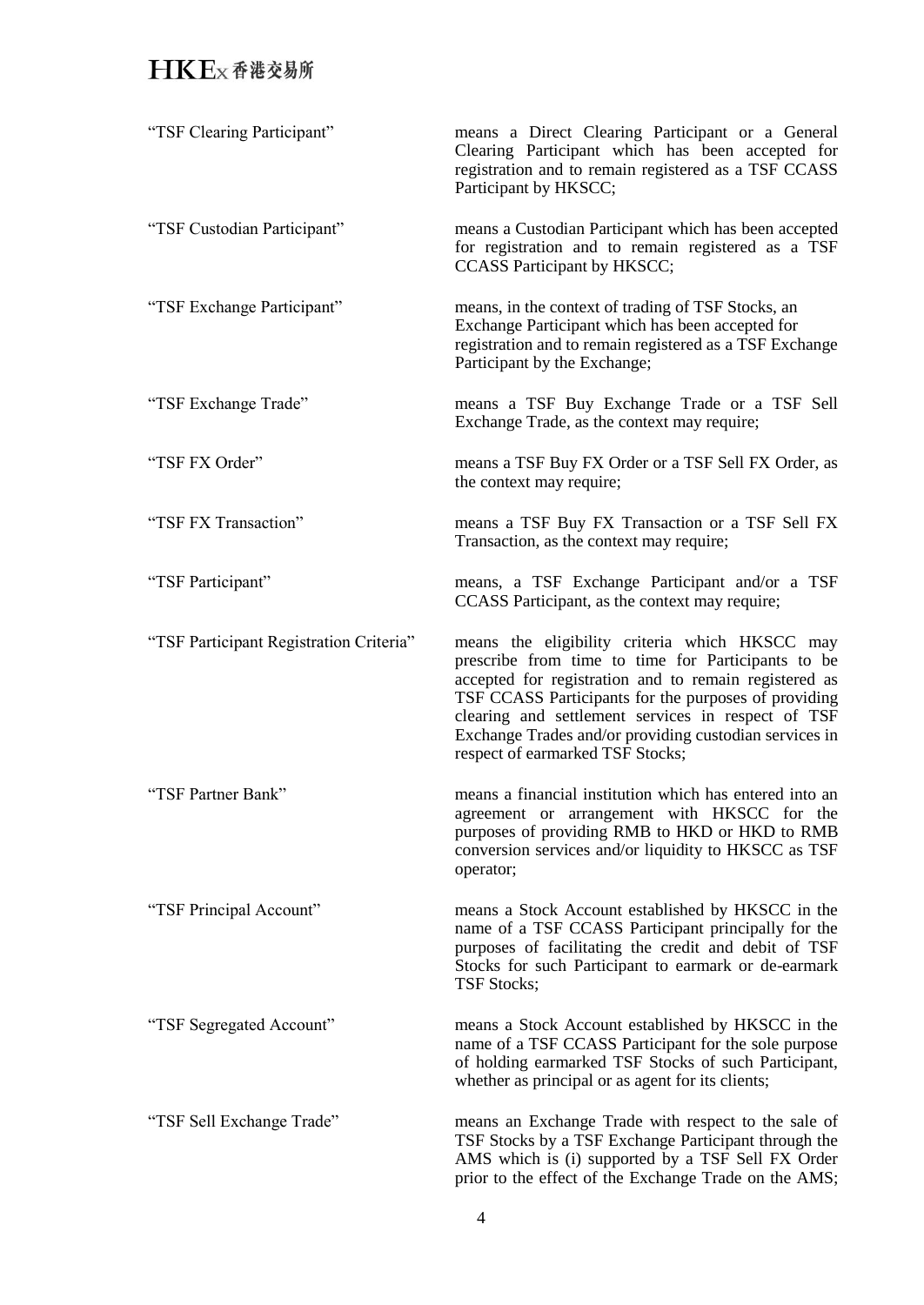and (ii) supported by a TSF Sell FX Transaction upon the effect of the Exchange Trade on the AMS;

"TSF Sell FX Order" means an order for the conversion of RMB to HKD by a TSF Exchange Participant to HKSCC as TSF operator through an input into the AMS for the purpose of supporting an order to sell TSF Stocks, which order shall, upon matching on the AMS, constitute a TSF Sell Exchange Trade;

"TSF Sell FX Transaction" means the FX transaction between HKSCC as TSF operator and a TSF Exchange Participant relating to a TSF Sell FX Order for the purpose of settlement of a TSF Sell Exchange Trade;

"TSF Stocks" means Eligible Securities which are included in the list of TSF Stocks by HKSCC from time to time under Rule 12A04;

## **CHAPTER 6**

#### **STOCK ACCOUNTS AND CCMS COLLATERAL ACCOUNTS**

#### **601. Stock Clearing Account / Stock Segregated Accounts / Stock Lending Account / Stock Collateral Control Account / TSF Accounts / Stock Account of an Investor Participant**

Subject to the Rules, HKSCC shall allocate to each Participant other than an Investor Participant (i) one Stock Clearing Account; (ii) subject to its approval, such number of Stock Segregated Accounts as HKSCC may in its absolute discretion determine from time to time; and (iii) subject to HKSCC's approval, one Stock Lending Account. In the case of a Clearing Participant, HKSCC shall allocate to such Participant in addition to the abovementioned accounts one Stock Collateral Control Account. In the case of a TSF CCASS Participant, HKSCC shall allocate to such Participant in addition to the above mentioned accounts one TSF Principal Account and one TSF Segregated Account. An Investor Participant shall be allocated one Stock Account only.

The operation of the Stock Clearing Account, the Stock Segregated Accounts, the Stock Lending Account, the Stock Collateral Control Account, the TSF Accounts and the Stock Account of an Investor Participant, including but not limited to the credit or debit entries made thereto, shall be in accordance with the Rules.

A Participant other than an Investor Participant may move Eligible Securities between its Stock Accounts, other than Stock Collateral Control Account and, in the case of a Clearing Participant or a Custodian Participant, SSA with Statement Service, by the input of an Account Transfer Instruction in accordance with the Operational Procedures and the "CCASS Terminal User Guide for Participants" of HKSCC, as from time to time in force. A Clearing Participant or Custodian Participant may also move Eligible Securities between its SSA with Statement Service and any other Stock Accounts (including other SSA with Statement Service but excluding Stock Collateral Control Account and TSF Accounts by the input of a Stock Segregated Account Transfer Instruction in accordance with the Operational Procedures and the "CCASS Terminal User Guide for Participants" of HKSCC, as from time to time in force.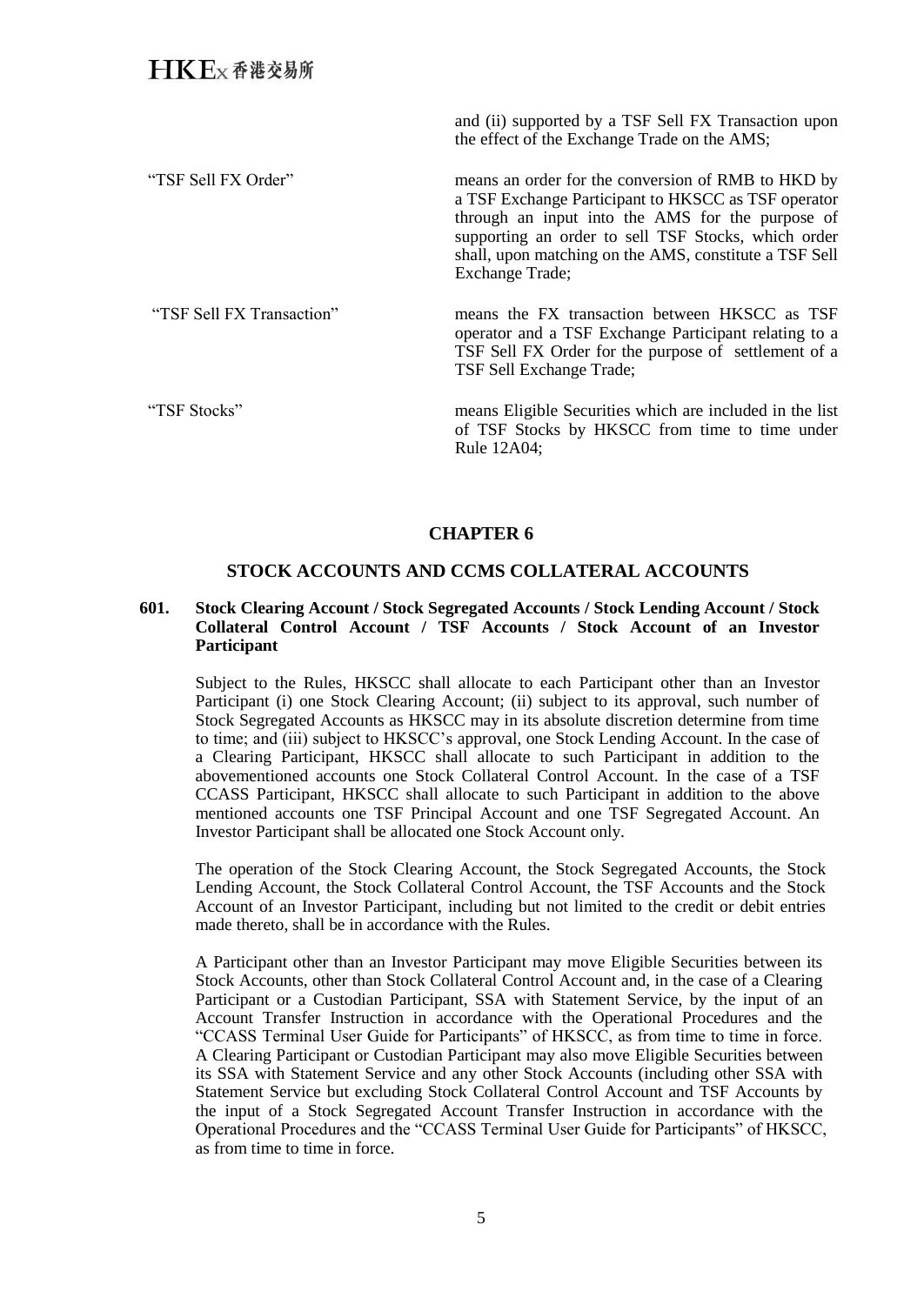## **CHAPTER 8**

## **DEPOSITORY AND CUSTODIAN SERVICES**

#### **801. Deposit of Eligible Securities**

Subject to the Rules, HKSCC may accept Eligible Securities from Participants or direct from the issuers of Eligible Securities (or their agents or representatives) for deposit into the Stock Accounts, other than the Stock Collateral Control Accounts of Participants, and where the Participants are TSF CCASS Participants, other than the TSF Accounts of such Participants. Participants are not allowed to deposit Eligible Securities directly into their CCMS Collateral Accounts, Stock Collateral Control Accounts, and where such Participants are TSF CCASS Participants, directly into their TSF Accounts. Eligible Securities held in a CCMS Collateral Account are either transferred from Stock Accounts in CCASS, other than the Stock Collateral Control Accounts and where the Eligible Securities are earmarked TSF Stocks, other than the TSF Accounts, or from other CCMS Collateral Accounts as permitted by HKSCC from time to time.

#### **805. Representation and warranty of authority**

In respect of Eligible Securities transferred to any CCMS Collateral Account of a Clearing Participant, the Participant transferring such Eligible Securities represents and warrants in favour of HKSCC that (i) the Participant is entitled or has full authority and all necessary consents to deposit such Eligible Securities with CCASS as Collateral Securities and to create a security interest over the same in favour of HKSCC, (ii) no security interest exists on, over or with respect to the Collateral Securities and the Derived Assets, and (iii) the Collateral Securities are fully paid and the first fixed charge over the Collateral Securities and the Derived Assets created by virtue of Rule 3608 in favour of HKSCC shall have priority over any beneficial or equitable interest or rights in or over the said Eligible Securities.

#### **809. Fungibility**

Each Participant agrees that Eligible Securities in CCASS may be treated by HKSCC as fungible with Eligible Securities of the same issue.

No Participant will be entitled to any specific Eligible Securities in CCASS and subject as otherwise provided, HKSCC's obligation to a Participant will be to allow withdrawal of, subject to the Rules, up to the number of Eligible Securities in the Stock Accounts of such Participant at any time.

HKSCC need not mark or label specific Eligible Securities either to a particular Participant or to a particular transaction settled or to be settled in CCASS.

#### **810. Withdrawal of Eligible Securities**

Subject to the Rules, each Participant shall be entitled to withdraw from CCASS or an Appointed Depositary via HKSCC Eligible Securities which are issued in registered form (except global registered form) in the Participant's Stock Accounts other than TSF Accounts (if the Participant is a TSF CCASS Participant, in respect of which the provisions of Chapter 12A shall apply). Unless otherwise determined by HKSCC or provided in the Rules, Participants are not entitled to withdraw from CCASS or an Appointed Depositary via HKSCC Eligible Securities which are uncertificated or issued in global form.

The Charged Property of a Participant held in any CCMS Collateral Account in the form of Eligible Securities will have to be transferred to the Stock Accounts in CCASS, other than the Stock Collateral Control Account and the TSF Accounts (if the Participant is a TSF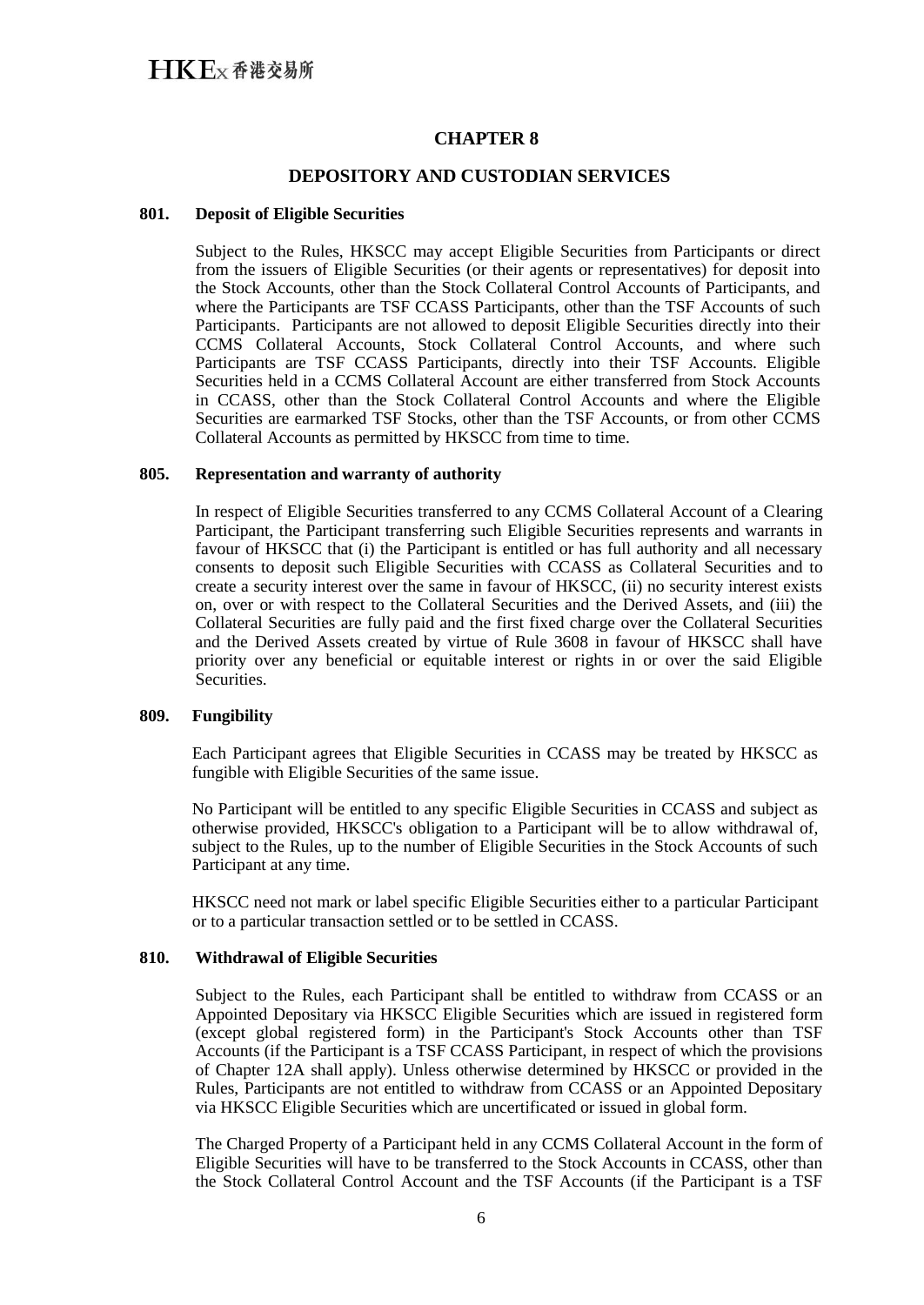CCASS Participant), prior to any withdrawal being made. Charged Property will not be allowed to be used or transferred by the Participant without the express permission of HKSCC. In the event that Eligible Securities are transferred from a Participant's Stock Accounts in CCASS to a collateral account in CCMS maintained by another Recognized Clearing House for the Participant in its capacity as a participant of such Recognized Clearing House, such Eligible Securities will have to be re-transferred to the Participant's Stock Accounts in CCASS, other than the Stock Collateral Control Account and the TSF Accounts (if the Participant is a TSF CCASS Participant), prior to any withdrawal being made. The Recognized Clearing House may withdraw such Eligible Securities from CCASS or otherwise deal with such Eligible Securities in relation to the enforcement of its rights under any charge or security interest granted in its favour by the Participant in respect of such Eligible Securities.

## **CHAPTER 9**

## **CLEARING SERVICES**

#### **901. Clearance of Exchange Trades**

(ia) Substitution Process

Where at least one of the parties to an Exchange Trade is an NCP, the GCP of that NCP designated for clearing Exchange Trades of such NCP shall become a party to the Exchange Trade as principal in substitution for, and with exactly the same rights and obligations under the Exchange Trade as, that NCP.

In relation to TSF Exchange Trades of a TSF Exchange Participant, the TSF Clearing Participant of that TSF Exchange Participant designated for clearing TSF Exchange Trades of such TSF Exchange Participant shall become a party to the relevant TSF Exchange Trade and the corresponding TSF FX Transaction as principal in substitution for, and with exactly the same rights and obligations under the relevant TSF Exchange Trade and the corresponding TSF FX Transaction as, that TSF Exchange Participant at the same time as the relevant TSF Exchange Trade is effected on the AMS.

## **CHAPTER 10**

## **SETTLEMENT SERVICES**

#### **1002. Transactions accepted for settlement**

Transactions accepted for settlement and/or clearance by HKSCC may include:

- (i) Exchange Trades (including TSF Exchange Trades) under the CNS System;
- (ii) Exchange Trades under the Isolated Trades System;
- (iii) Clearing Agency Transactions under the CNS System;
- (iv) Clearing Agency Transactions under the Isolated Trades System;
- (v) transactions arising out of matched Settlement Instructions by two counterparty Participants;
- (vi) transactions arising out of input (and authorised, if required) of Investor Settlement Instructions (without affirmation) by Participants or affirmed Investor Settlement Instructions (with affirmation) by Investor Participants concerned;
- (vii) Compulsory Stock Borrowing Transactions in CCASS;
- (viii) transactions arising out of cleared Transfer Instructions and Cross-Border Transfer Instructions by Participants concerned; and
- (ix) such other transactions as HKSCC may from time to time accept for settlement in CCASS (including TSF FX Transactions and Stock Release FX Transactions).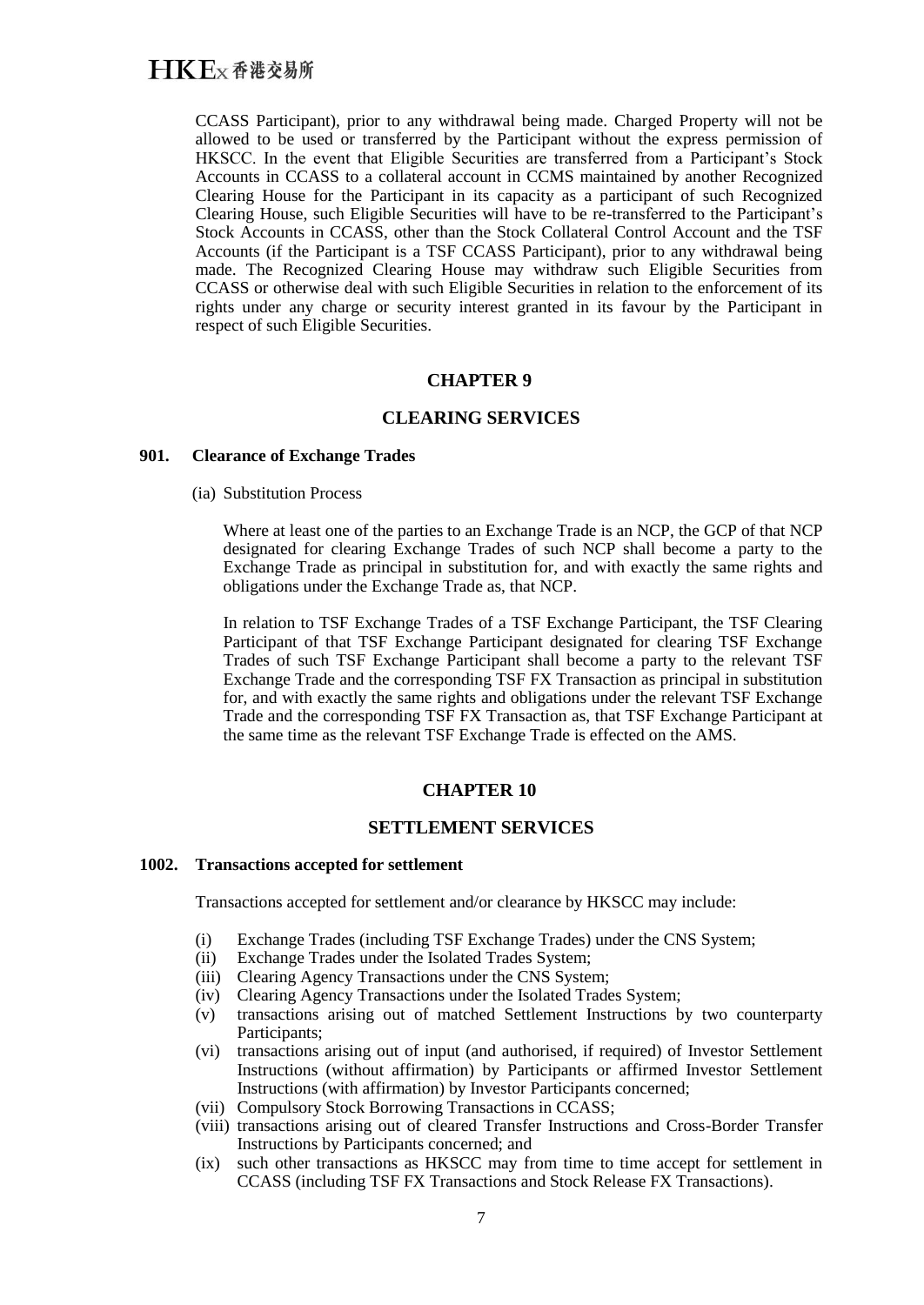## **CHAPTER 11**

## **NOMINEE SERVICES**

#### **1105. Time limit for instructions etc.**

The giving of instructions (other than Electronic Application Instructions for New Issue Shares and Tender Instructions) by a Participant will constitute an undertaking by that Participant to HKSCC that it will maintain not less than the number of the relevant Eligible Securities (in respect of which instructions have been given) in its Stock Accounts, (other than the Stock Collateral Control Account and if the Participant is a TSF CCASS Participant, the TSF Accounts) if the instructions require submission of Eligible Securities, on the record or similar date or the date on which the Participant gives the instruction to HKSCC, as the case may be. If any cash or other consideration is required to be paid or submitted under the action, transaction or matter in respect of which the Participant has given instructions (including Electronic Application Instructions for New Issue Shares and Tender Instructions), to give effect to the instructions, a Participant shall maintain sufficient funds in its Designated Bank Account or make available the other consideration, as the case may be, to enable HKSCC to effect such instructions relating to such actions, transactions or other matters affecting Eligible Securities or New Issue Shares.

## **CHAPTER 12**

## **MONEY SETTLEMENT SERVICES**

#### **1202. Participants to authorise HKSCC**

Each Participant shall authorise its Designated Bank or Designated Banks in writing in such form as is from time to time deemed acceptable by HKSCC to (i) give effect to instructions from HKSCC to debit and/or credit its Designated Bank Account(s) and cause payments to be made to its SSA Statement Recipients, HKSCC, other Participants or Issuers (or their receiving bankers), as directed by HKSCC, and (ii) give effect to CHATS Payment Instructions from HKSCC to the Designated Bank(s); and shall take such steps as shall be necessary to ensure this to be the case.

Each Participant undertakes not to stop, countermand, or restrain the authority granted to HKSCC and further agrees to ratify and confirm all actions taken by HKSCC in relation to the matters contemplated in Rules 1202 to 1207, and where the Participant is a TSF CCASS Participant, additionally, in relation to the matters contemplated in Rules 12A13 and 12A15.

Each Clearing Participant which is an Exchange Participant is deemed to have authorised HKSCC to disclose information relating to its General Purpose Designated Bank Account to any Issuer and/or its agent subject to the Rules to enable such Issuer or its agent to pay the New Issue Brokerage, if any, into such General Purpose Designated Bank Account.

## **1206A. Payments relating to TSF FX Transactions and Stock Release FX Transactions**

For payments relating to TSF FX Transactions and Stock Release FX Transactions, Rules 12A11 and 12A12 shall apply respectively.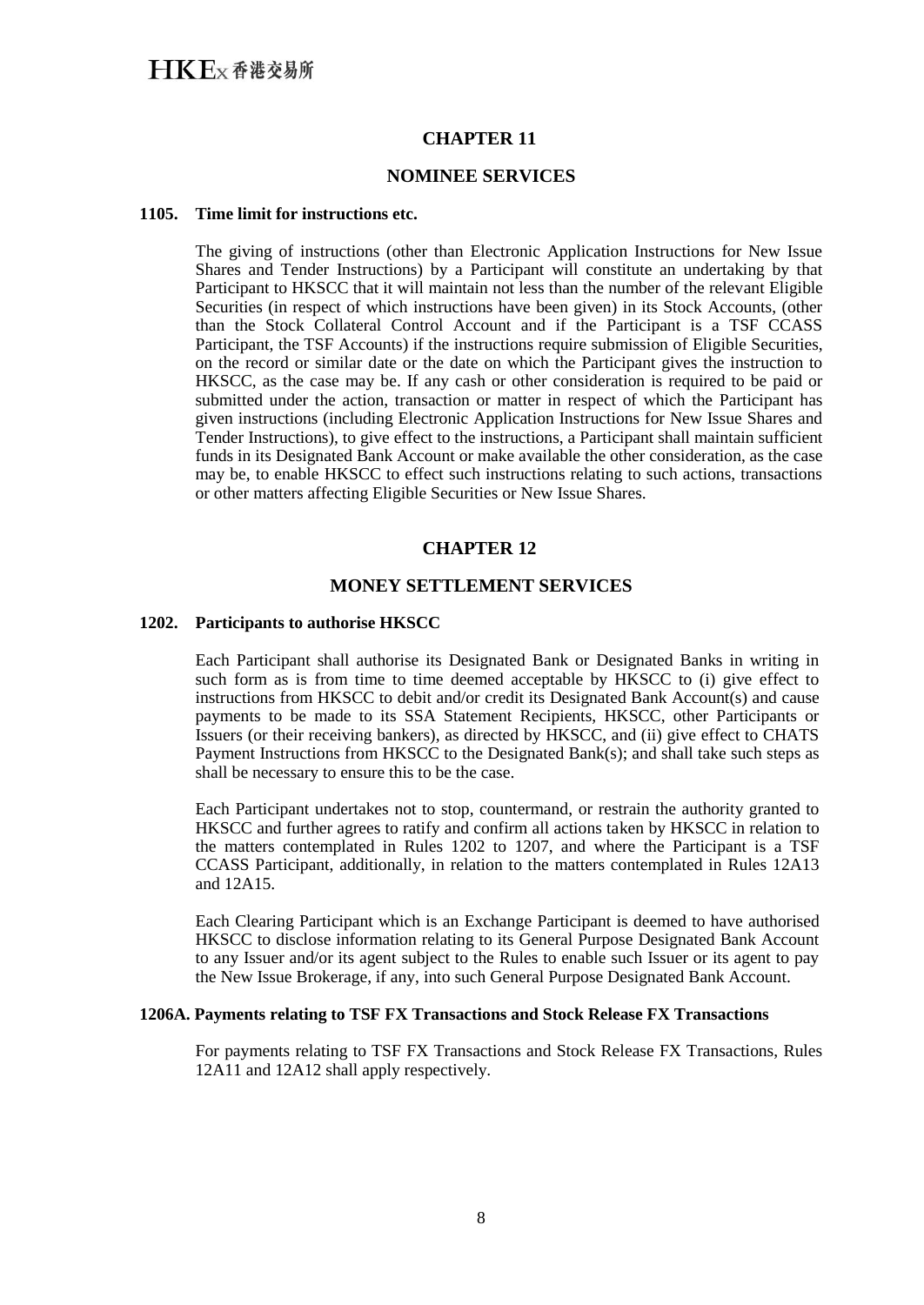## **CHAPTER 12A**

## **FOREIGN EXCHANGE SERVICES**

#### **12A01. The TSF**

HKSCC may, as TSF operator, provide FX Services to TSF Participants for the purpose of facilitating the purchase and sale of TSF Stocks traded on the Exchange based on the following principles:

- (i) HKSCC may provide FX Services to TSF Exchange Participants for the conversion of HKD to RMB (to support TSF Buy FX Orders and TSF Buy FX Transactions) and to TSF Participants for the conversion of RMB to HKD (to support TSF Sell FX Orders, TSF Sell FX Transactions and Stock Release FX Transactions);
- (ii) TSF Exchange Participants which place a TSF Buy FX Order accept that the funds in RMB which HKSCC may provide under the FX Services shall be applied towards the purchase of the relevant TSF Stocks only and accordingly shall only be used for the purposes of settling the corresponding TSF Buy Exchange Trade, when effected on the AMS;
- (iii) For the clearing and settlement of TSF Exchange Trades and for the settlement of the corresponding TSF FX Transactions, in accordance with Rule 901(ia) of the Rules, the rights and obligations of a TSF Exchange Participant under or in relation to a TSF Exchange Trade and the corresponding TSF FX Transaction shall be assumed and taken up, as principal, in substitution for, and with exactly the same rights and obligations under the TSF Exchange Trade and the corresponding TSF FX Transaction, by the TSF Clearing Participant which has been designated by the TSF Exchange Participant for clearing TSF Exchange Trades; and where a TSF Exchange Participant is itself a TSF Clearing Participant, such rights and obligations shall be assumed by it as Direct Clearing Participant under the Rules;
- (iv) For the purposes of providing the FX Services and fulfilling its obligations arising from the provision of such services, HKSCC may acquire RMB from, and sell RMB to, one or several TSF Partner Banks on a principal-to-principal basis. Subject to obtaining such RMB funding from TSF Partner Banks, HKSCC may provide the FX Services to TSF Participants also on a principal-to-principal basis. Accordingly, the provision of FX Services for a TSF FX Order and for the settlement of a TSF FX Transaction or a Stock Release FX Transaction is conditional and dependent on the relevant TSF Partner Bank providing FX rates to HKSCC and delivering to HKSCC the relevant funds in RMB or HKD, as the case may be;
- (v) TSF Stocks purchased with the support of the TSF shall be earmarked as such; held in TSF Accounts as prescribed by these Rules; and be subject to restrictions on transfer to other Stock Accounts and withdrawal of share certificates from CCASS;
- (vi) TSF Participants wishing to sell earmarked TSF Stocks shall, except where a Stock Release Request is accepted by HKSCC or otherwise permitted under the Rules, be obliged to sell such TSF Stocks through the use of the TSF and to accept the sale proceeds of such TSF Stocks in HKD;
- (vii) The sale of earmarked TSF Stocks through the use of the TSF will result in the deearmarking of the TSF Stocks. De-earmarking can also be effected through the submission of a Stock Release Request to HKSCC in accordance with the Rules and the Operational Procedures;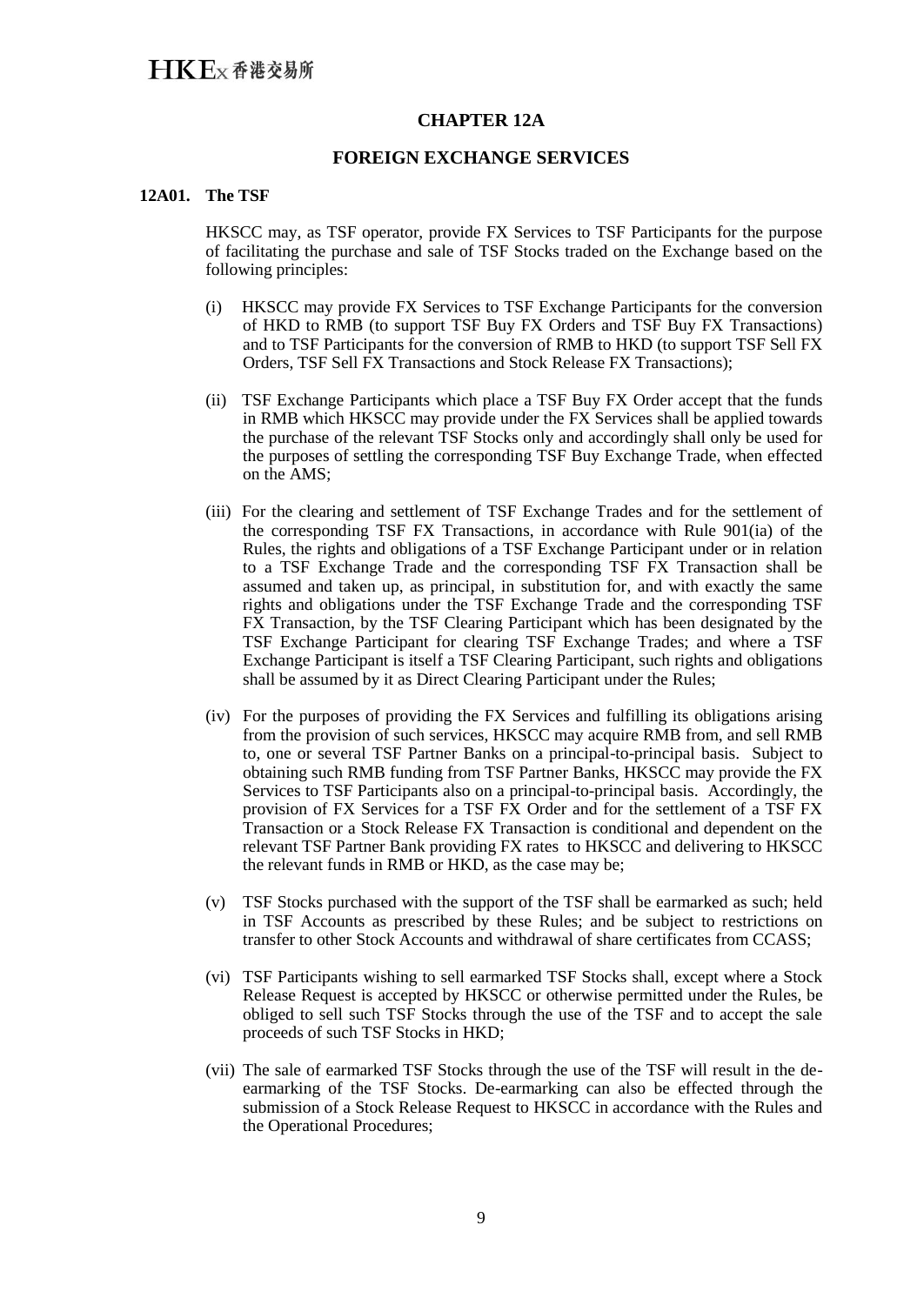- (viii) In the event that HKSCC is unable to obtain RMB or HKD from TSF Partner Banks, HKSCC shall have the option to exercise its powers as set out in Rule 12A20 without obtaining the prior consent of any person; and
- (ix) The terms and conditions for the provision of the FX Services as set out in these Rules and the Operational Procedures may be amended by HKSCC from time to time. Without prejudice to Rules 102 and 103, HKSCC may impose additional requirements or special conditions on the provision of the FX Services whenever it considers appropriate. Further, HKSCC may vary, modify, waive or disapply these Rules to suit the circumstances of a particular situation as a variety of circumstances may exist which require it to make ad hoc decisions in relation to the operation of the TSF. Specifically, HKSCC has the power to suspend or cease to provide the FX Services temporarily or permanently in its sole and absolute discretion.

## **12A02. TSF Participants**

Only TSF Participants will be permitted to use the TSF.

There are two categories of TSF Participants: TSF Exchange Participants and TSF CCASS Participants. The Exchange has the power to accept Exchange Participants as TSF Exchange Participants and HKSCC has the power to accept Participants as TSF CCASS Participants. An entity may be accepted as a TSF Exchange Participant and a TSF CCASS Participant.

There are two categories of TSF CCASS Participants: TSF Clearing Participants and TSF Custodian Participants. HKSCC may by notice from time to time prescribe the eligibility criteria for Participants to be accepted for registration and to remain registered as TSF CCASS Participants.

### **12A03. Criteria for registration as TSF CCASS Participants**

- (i) Only the following categories of Participants shall be eligible to apply for registration and to remain registered as TSF CCASS Participants:
	- (a) Direct Clearing Participants;
	- (b) General Clearing Participants; and
	- (c) Custodian Participants.
- (ii) For the avoidance of doubt, the following categories of Participants shall not be eligible to apply for registration as TSF CCASS Participants:

(a)Investor Participants;

- (b) Stock Lender Participants;
- (c)Stock Pledgee Participants; and
- (d) Clearing Agency Participants.
- (iii) In the case of a Clearing Participant, to be accepted for registration and to remain registered as a TSF Clearing Participant, it must:
	- (a) meet the TSF Participant Registration Criteria; and
	- (b) be approved as a TSF Clearing Participant and such approval must not have been withdrawn by HKSCC.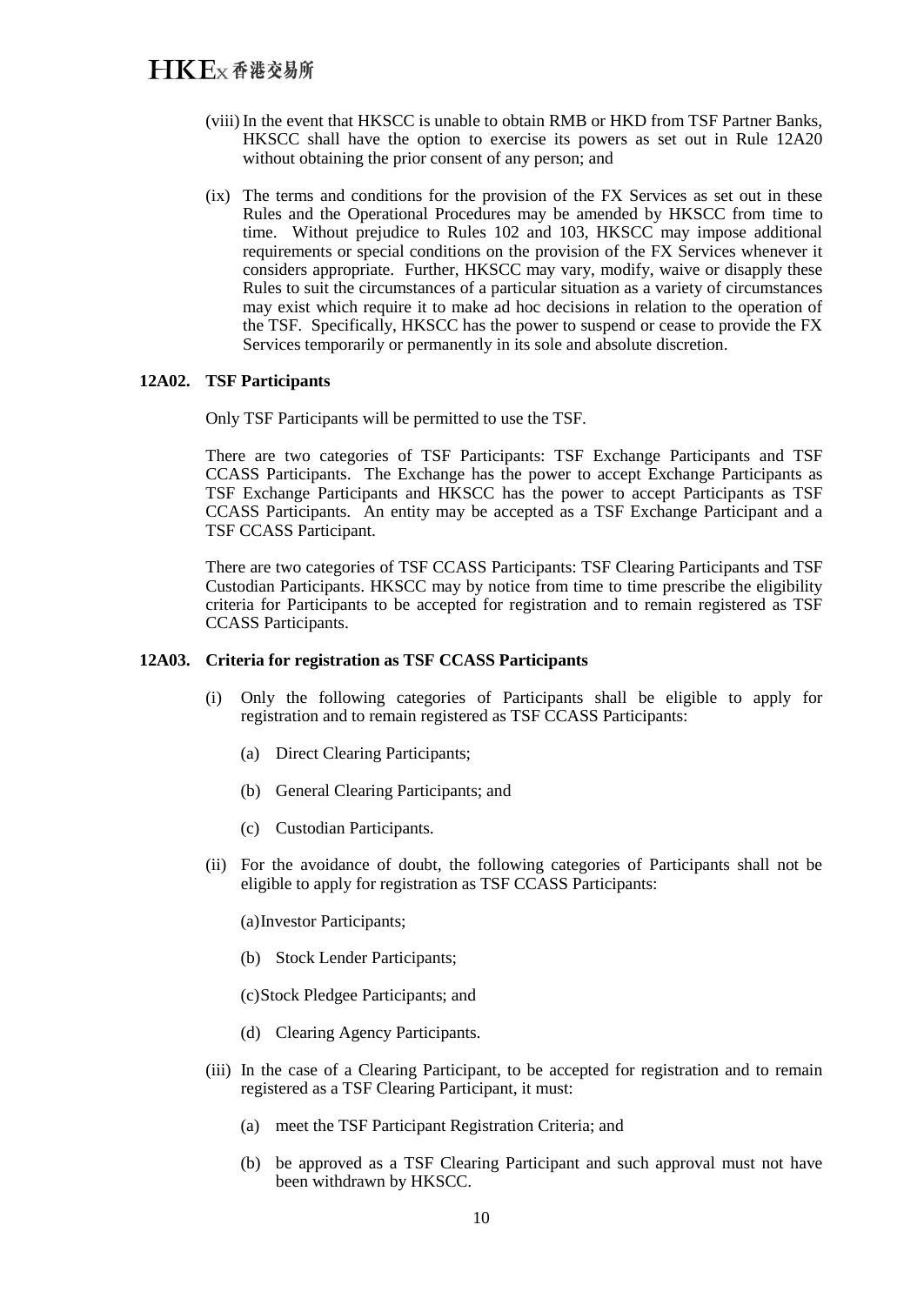- (iv) In the case of a Custodian Participant, to be accepted for registration and to remain registered as a TSF Custodian Participant, it must:
	- (a) meet the TSF Participant Registration Criteria; and
	- (b) be approved as a TSF Custodian Participant and such approval must not have been withdrawn by HKSCC.
- (v) A Participant wishing to apply for registration as a TSF CCASS Participant must apply to HKSCC in writing in such form as HKSCC may from time to time prescribe. HKSCC's decision in respect of an application shall be final and conclusive. Where an application is rejected, HKSCC is not obliged to give any reasons for its decision.

### **12A04. TSF Stocks**

HKSCC may establish and maintain a list of TSF Stocks designated as eligible to be traded on the Exchange with the support of the TSF. The list of TSF Stocks may be amended by HKSCC from time to time in its absolute discretion. HKSCC may publish the list of TSF Stocks on the HKEx website or by such other means as it considers appropriate.

Unless HKSCC otherwise determines, the TSF shall only be available for supporting the trading of Eligible Securities in the form of shares (the par value of which may be denominated in any currency) which are accepted for trading on the Exchange in RMB and which are included in the list of TSF Stocks.

#### **12A05. FX Services**

HKSCC may provide FX Services to TSF Participants in respect of TSF FX Orders, TSF FX Transactions and Stock Release FX Transactions. HKSCC reserves the right to impose a fee on the provision of the FX Services.

In the case of TSF Buy FX Orders and TSF Buy FX Transactions, provision of the FX Services involves HKSCC selling RMB to a TSF Participant on a principal-to-principal basis through the conversion of HKD to RMB.

In the case of TSF Sell FX Orders, TSF Sell FX Transactions and Stock Release FX Transactions, provision of the FX Services involves HKSCC buying RMB from a TSF Participant on a principal-to-principal basis through the conversion of RMB to HKD.

The FX Services will not be provided to support the trading of Eligible Securities which are not TSF Stocks.

#### **12A06. Trades supported by TSF**

TSF is only available for trades:

- (i) which are designated by a TSF Exchange Participant as trades which require the FX Services and are effected on the AMS in accordance with the Exchange Rules; and
- (ii) which are Exchange Trades accepted by HKSCC for settlement under the CNS System in accordance with the Rules.

## **12A07. Trades and transactions not supported by TSF**

TSF is not available to: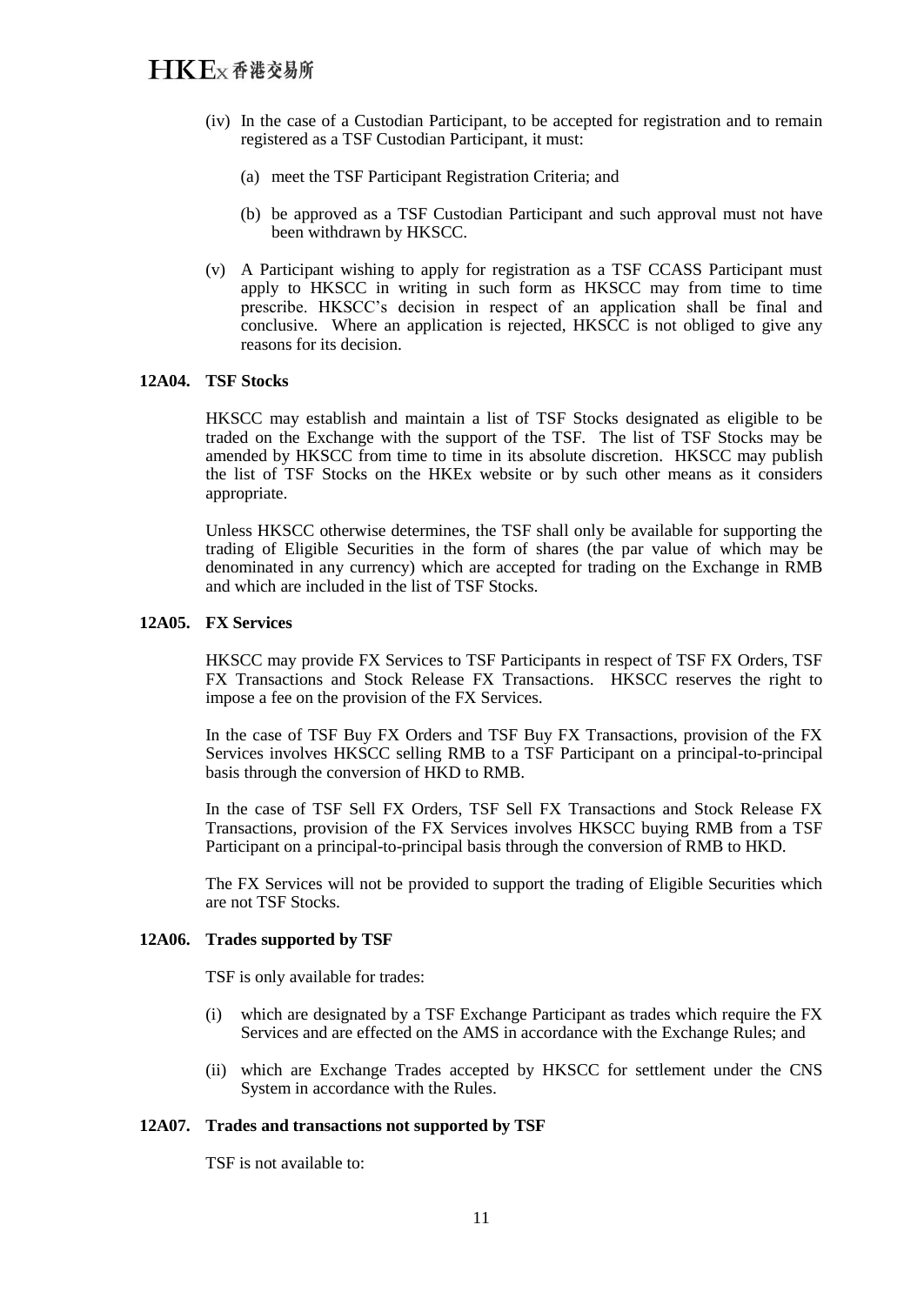- (i) any trades that are not accepted by HKSCC for settlement under the CNS System or are settled under an Isolated Trade System;
- (ii) any SI, ISI, STI or Clearing Agency Transactions; and
- (iii) any trades which have not been designated by a TSF Exchange Participant as requiring the FX Services.

#### **12A08. TSF Accounts**

Upon registration of a Participant as a TSF CCASS Participant, HKSCC may allocate a TSF Principal Account and a TSF Segregated Account for the use of such Participant. The TSF Accounts are in addition to the Stock Accounts allocated to such Participant under Rule 601.

The TSF Accounts are Stock Accounts established within CCASS in the name of a TSF CCASS Participant for the sole purpose of holding earmarked TSF Stocks.

A TSF Principal Account is the main Stock Account where earmarking or de-earmarking of TSF Stocks is effected through the transfer of TSF Stocks into or out of this TSF Principal Account. The TSF Principal Account is the account which HKSCC may credit TSF Stocks to where a TSF Buy Exchange Trade has been cleared and settled and the account which HKSCC may debit earmarked TSF Stocks from for the settlement of a TSF Sell Exchange Trade.

A TSF Segregated Account is for the sole purpose of holding earmarked TSF Stocks. This account may be used by a TSF CCASS Participant to hold earmarked TSF Stocks for its clients as a segregated client account or for its own proprietary use.

Details regarding the TSF Accounts are set out in the Operational Procedures.

#### **12A09. Earmarking and De-earmarking of TSF Stocks**

All TSF Stocks purchased through the TSF shall be earmarked as such and shall be held in CCASS in either a TSF Principal Account or a TSF Segregated Account. Earmarking of TSF Stocks restricts the physical withdrawal of share certificates of the TSF Stocks by TSF Participants from CCASS.

TSF Participants wishing to sell earmarked TSF Stocks must do so by way of a TSF Sell Exchange Trade through the TSF and must accept the sale proceeds in HKD. The sale of earmarked TSF Stocks through the TSF shall result in de-earmarking of the TSF Stocks. De-earmarking of earmarked TSF Stocks can also be effected by the submission of a Stock Release Request as referred to in Rule 12A12.

TSF Stocks shall only be transferred into a TSF Principal Account or a TSF Segregated Account, as the case may be, in the following circumstances:

- (i) following the settlement of a TSF Buy Exchange Trade by a TSF Clearing Participant;
- (ii) where a TSF CCASS Participant receives earmarked TSF Stocks from another TSF CCASS Participant's TSF Account;
- (iii) by transfer between a TSF Principal Account and a TSF Segregated Account of the same TSF CCASS Participant and vice versa; or
- (iv) by transfer of share entitlements from an Entitlement Account to a TSF Principal Account of the same TSF CCASS Participant.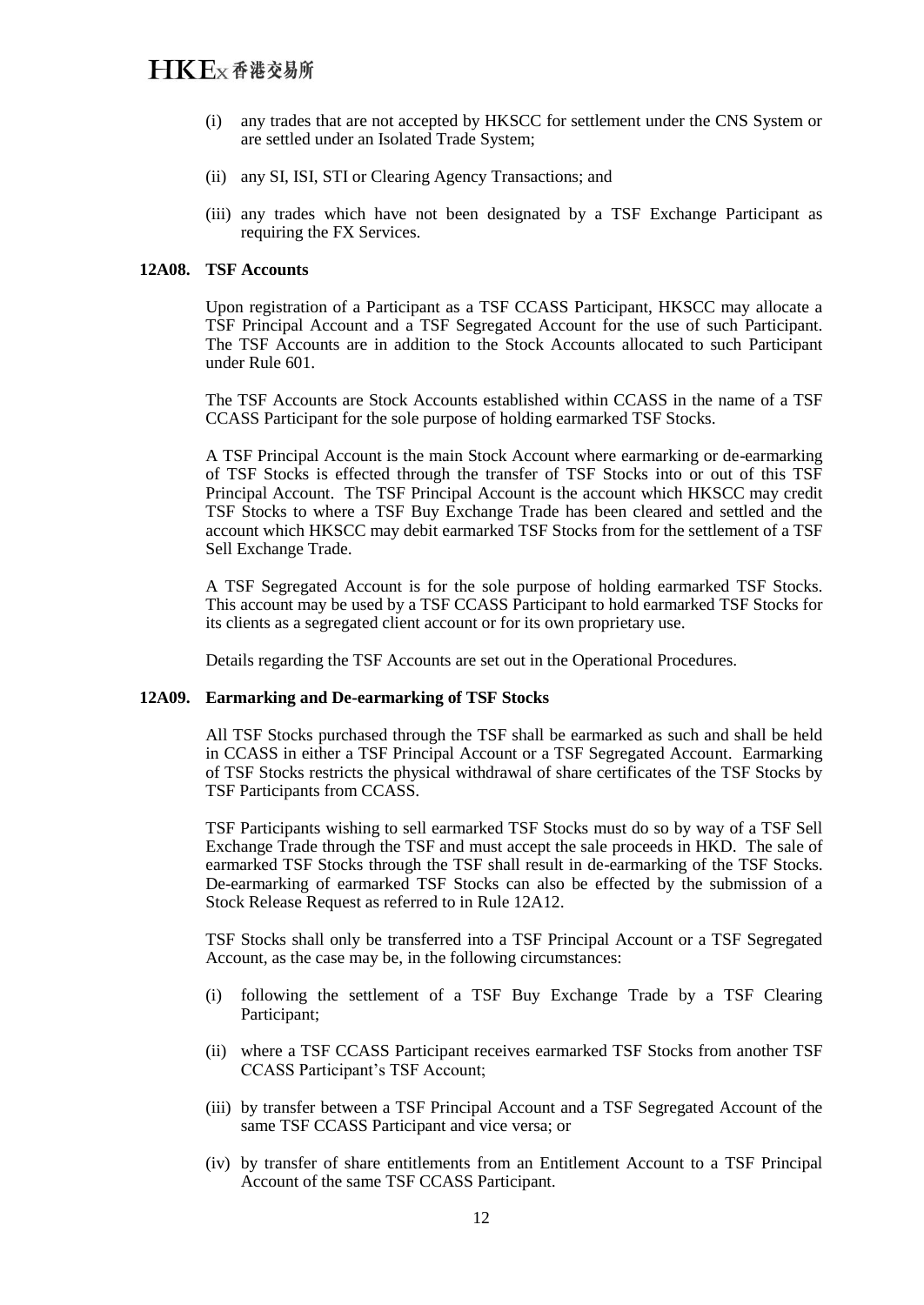## $H$  $K$  $E$  $x$   $A$  $E$  $\chi$   $B$  $\chi$  $B$   $\eta$

All earmarked TSF Stocks shall only be transferred out of a TSF Principal Account or a TSF Segregated Account, as the case may be, in the following circumstances:

- (i) by transfer to the Stock Clearing Account of a TSF CCASS Participant for settlement of a TSF Sell Exchange Trade;
- (ii) upon a release following HKSCC's acceptance of a Stock Release Request;
- (iii) by transfer to another TSF CCASS Participant's TSF Account;
- (iv) by transfer between a TSF Principal Account and a TSF Segregated Account of the same TSF CCASS Participant and vice versa; or
- (v) upon a release (with or without conditions being imposed) as HKSCC may determine in its absolute discretion, upon the TSF ceasing to operate or upon a temporary suspension of the FX Services or in other circumstances in which HKSCC considers such release appropriate.

For the avoidance of doubt, the requirement under this Rule shall also apply to TSF Stocks which have been purchased with the support of the TSF but become the subject of a share split where an Issuer increases its issued share capital by dividing existing shares into multiple shares, or a share consolidation where an Issuer decreases its issued share capital by replacing existing shares with a smaller number of shares.

## **12A10. RMB FX Rates**

On any Trading day when the FX Services are available and when the TSF has not been temporarily suspended or ceased to operate, the following rates will be published on the HKEx website or by such other means as HKSCC considers appropriate:

- (i) The RMB Buy Indicative FX Rate: In relation to HKSCC offering the FX Service of buying RMB, this is the indicative RMB buy rate, expressed as the amount of HKD per one RMB, for TSF Sell FX Orders input by TSF Exchange Participants during the Pre-Opening Session, the Morning Session or the Afternoon Session, as the case may be, of the relevant Trading day, to be published by HKSCC at approximately 9:30 a.m. for the Pre-opening Session and the Morning Session (if any), and at approximately 1:00 p.m. for the Afternoon Session (if any).
- (ii) The RMB Sell Indicative FX Rate: In relation to HKSCC offering the FX Service of selling RMB, this is the indicative RMB sell rate, expressed as the amount of HKD per one RMB, for TSF Buy FX Orders input by TSF Exchange Participants during the Pre-Opening Session, the Morning Session or the Afternoon Session, as the case may be, of the relevant Trading day, to be published by HKSCC at approximately 9:30 a.m. for the Pre-opening Session and the Morning Session (if any), and at approximately 1:00 p.m. for the Afternoon Session (if any).
- (iii) The RMB Buy Final FX Rate: In relation to HKSCC offering the FX Service of buying RMB, this is the RMB buy rate specified by HKSCC, expressed as the amount of HKD per one RMB, that shall apply to the settlement of TSF Sell FX Transactions generated during the Pre-Opening Session, the Morning Session or the Afternoon Session, as the case may be, of the relevant Trading day, provided that such RMB buy rate shall not be lower than the RMB Buy Indicative FX Rate published by HKSCC for the relevant trading session on the relevant Trading day. The RMB Buy Final FX Rate for TSF Sell FX Transactions generated during the Pre-opening Session and the Morning Session (if any) will be published at approximately 12:45 p.m., and the RMB Buy Final FX Rate for TSF Sell FX Transactions generated during the Afternoon Session (if any) will be published at approximately 4:45 p.m., of a Trading day.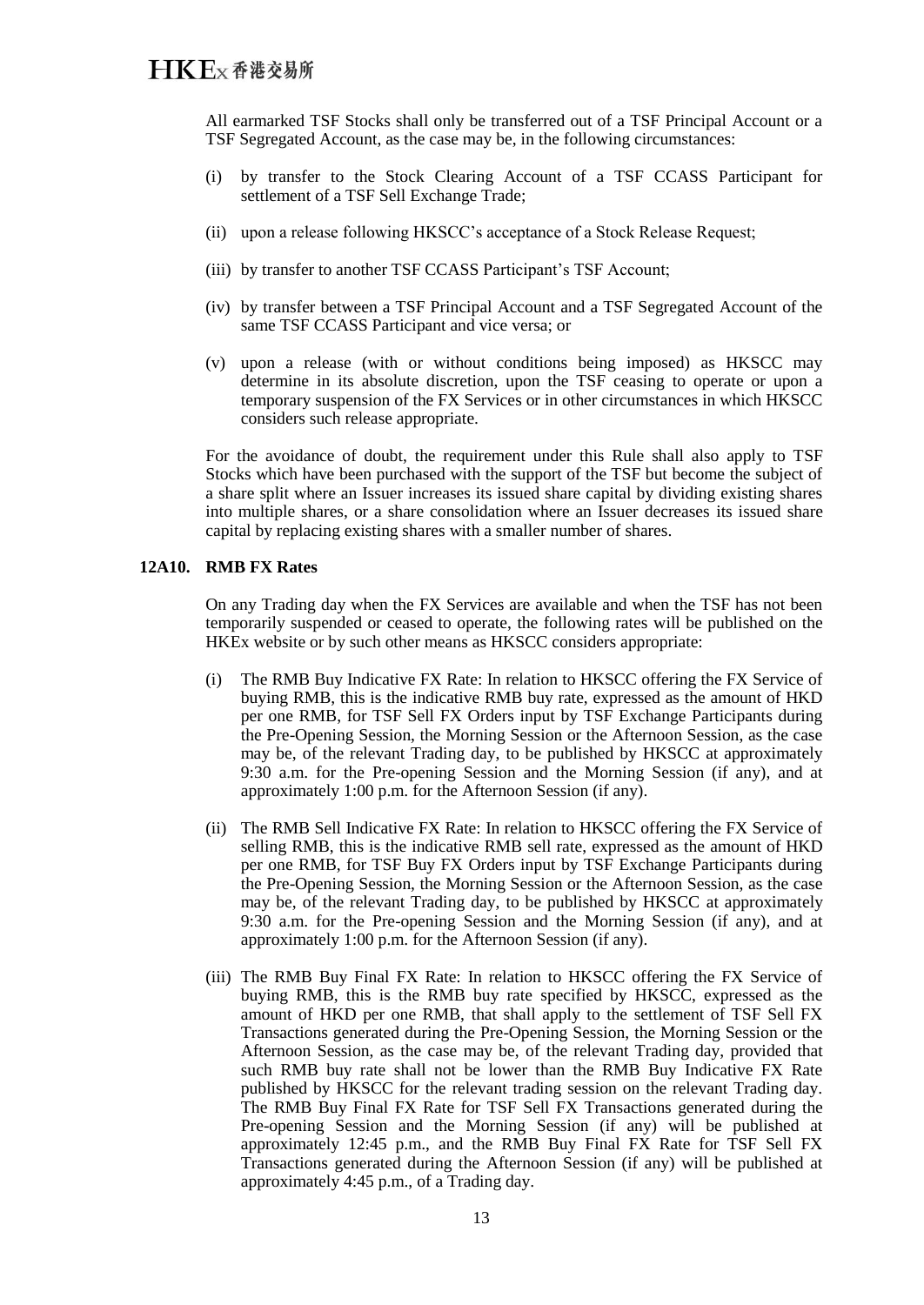(iv) The RMB Sell Final FX Rate: In relation to HKSCC offering the FX Service of selling RMB, this is the RMB sell rate specified by HKSCC, expressed as the amount of HKD per one RMB, that shall apply to the settlement of TSF Buy FX Transactions generated during the Pre-Opening Session, the Morning Session or the Afternoon Session, as the case may be, of the relevant Trading day, provided that such RMB sell rate shall not be higher than the RMB Sell Indicative FX Rate published by HKSCC for the relevant trading session on the relevant Trading day. The RMB Sell Final FX Rate for TSF Buy FX Transactions generated during the Pre-opening Session and the Morning Session (if any) will be published at approximately 12:45 p.m., and the RMB Sell Final FX Rate for TSF Buy FX Transactions generated during the Afternoon Session (if any), will be published at approximately 4:45 p.m., of a Trading day.

HKSCC may in its discretion determine to publish the FX rates set out in this Rule at such other times as it considers appropriate, whether due to a change in the trading hours of the Exchange or otherwise.

For the avoidance of doubt, where any order for the sale or purchase of TSF Stocks input into the AMS by a TSF Exchange Participant during the Morning Session is not effected during that Session but is transferred to the Afternoon Session of a Trading day for execution:

- (a) the RMB Buy Indicative FX Rate or the RMB Sell Indicative FX Rate published by HKSCC for the Afternoon Session shall apply to the corresponding TSF FX Order; and
- (b) where the order is effected on the AMS during the Afternoon Session, the RMB Buy Final FX Rate or the RMB Sell Final FX Rate published by HKSCC for the Afternoon Session shall apply to the corresponding TSF FX Transaction.

## **12A11. TSF Exchange Trades and TSF FX Transactions**

Subject to Trade Amendments as allowed by the Exchange Rules and the publication of the FX rates referred to in Rule 12A10 on the relevant Trading day, upon effecting a TSF Exchange Trade on the AMS, a TSF FX Transaction relating to the corresponding TSF FX Order shall automatically be generated for the purpose of settlement of the TSF Exchange Trade.

A TSF Participant's obligation under a TSF FX Transaction represents an unconditional and irrevocable commitment to buy RMB from or sell RMB to HKSCC at the applicable RMB Sell Final FX Rate or RMB Buy Final FX Rate. Subject to the Rules and the Operational Procedures, TSF FX Transactions shall be settled by TSF Clearing Participants on the same Settlement Day on which the corresponding TSF Exchange Trades are settled by the delivery to HKSCC of the relevant funds in RMB at the applicable RMB Buy Final FX Rate (in respect of a TSF Sell FX Transaction), or in HKD at the applicable RMB Sell Final FX Rate (in respect of a TSF Buy FX Transaction). Procedures on the settlement of TSF FX Transactions and related provisions are set out in the Operational Procedures.

## **12A12. Stock Release Requests and Stock Release FX Transactions**

If a TSF CCASS Participant wishes to de-earmark earmarked TSF Stocks or to release earmarked TSF Stocks from the restrictions referred to in Rule 12A09 without selling them, it may effect a book-entry movement of the relevant number of earmarked TSF Stocks from its relevant TSF Account to any other Stock Account (except a Stock Collateral Control Account and an SSA with Statement Service) by inputting and authorising a Stock Release Request for submission to HKSCC.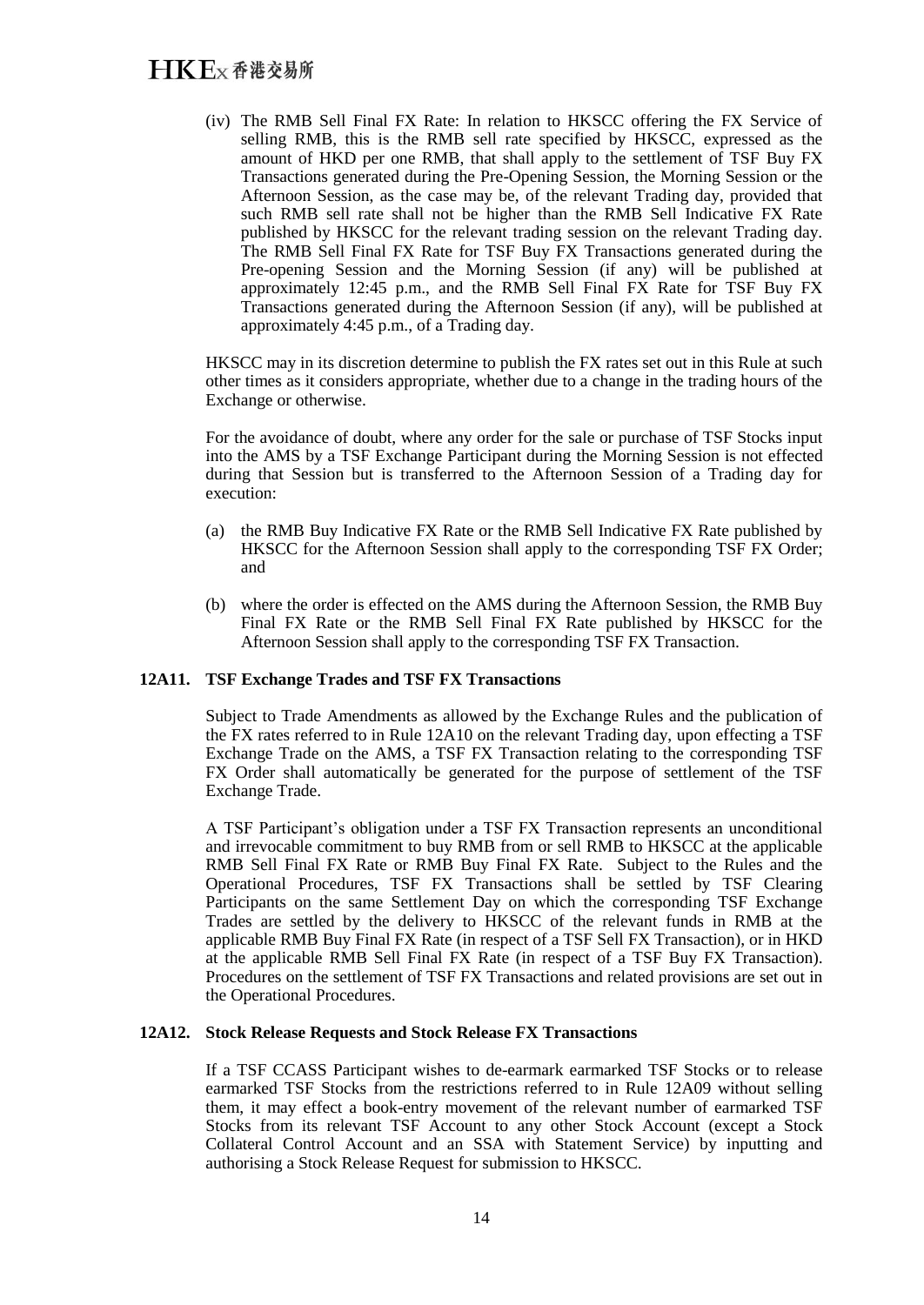Unless HKSCC otherwise determines, HKSCC shall notify its acceptance of a Stock Release Request through CCASS after validation of such Request.

Upon the submission of a Stock Release Request by a TSF CCASS Participant, the Participant shall be deemed to have placed an irrevocable order to sell RMB to HKSCC for HKD in respect of the amount representing the total market value of the earmarked TSF Stocks based on the closing price of the TSF Stocks on the Trading day immediately preceding the day on which the Stock Release Request was submitted, as recorded on the Exchange, at the FX rate set out in this Rule.

Upon HKSCC's acceptance of a Stock Release Request, a Stock Release FX Transaction shall automatically be generated and unless HKSCC otherwise determines, the transfer or debit of the specified number of earmarked TSF Stocks from the TSF CCASS Participant's relevant TSF Account to its other designated Stock Account will be effected. Such transfer, if permitted, shall have the effect of de-earmarking the relevant earmarked TSF Stocks and releasing the TSF Stocks from the restrictions set out in Rule 12A09.

Under a Stock Release FX Transaction, the relevant TSF CCASS Participant shall be deemed to have agreed, on an irrevocable and unconditional basis, to pay an amount in RMB representing the total market value of the earmarked TSF Stocks referred to above to HKSCC on the second Settlement Day after the day on which HKSCC accepts the Stock Release Request, and subject to the relevant TSF Partner Bank delivering the relevant funds in HKD to HKSCC, settlement of the Stock Release FX Transaction will be effected by HKSCC causing a credit to the relevant Designated Bank Account of the TSF CCASS Participant with an amount in HKD representing the equivalent of the RMB amount paid by the TSF CCASS Participant on the same Settlement Day, by reference to the following FX rates:

- (i) where a Stock Release Request is accepted by HKSCC at or before 12:00 noon on a Trading day, the applicable FX rate shall be the RMB Buy Final FX Rate published at approximately 12:45 p.m. on that Trading day; and
- (ii) where a Stock Release Request is accepted by HKSCC after 12:00 noon on a Trading day, the applicable FX rate shall be the RMB Buy Final FX Rate published at approximately 4:45 p.m. on that Trading day.

Detailed procedures on the submission and acceptance of Stock Release Requests and related provisions are set out in the Operational Procedures.

## **12A13. Extent of HKSCC's authority**

In addition to Rule 1203, HKSCC shall be authorised to cause credits and debits to be made to the HKD and/or RMB Designated Bank Account(s) in relation to the following:

- (i) with respect to TSF Clearing Participants, the money obligations due to or from such Participants by or to HKSCC in relation to TSF Exchange Trades under the CNS System and all other money payments in relation thereto;
- (ii) with respect to TSF CCASS Participants, the money obligations due to or from such Participants by or to HKSCC in relation to TSF FX Transactions and/or Stock Release FX Transactions;
- (iii) with respect to TSF CCASS Participants, the payment or settlement of all other sums owing and obligations between HKSCC and the TSF CCASS Participants (including, without limitation, the fees and expenses payable hereunder) as contemplated in the Rules and all other sums which HKSCC may be authorised by such Participants to collect from time to time.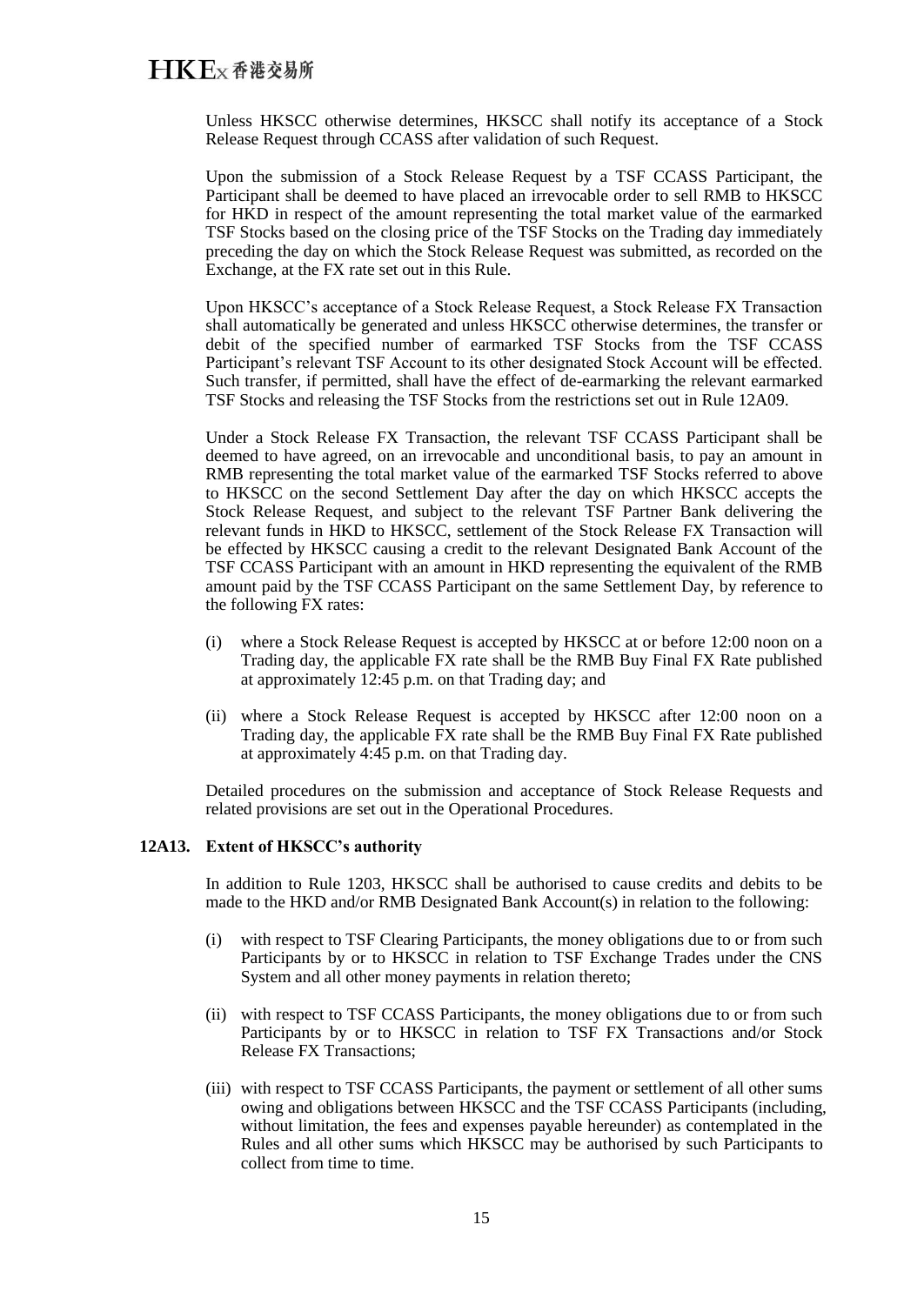HKSCC reserves the right to debit or credit the HKD and/or RMB Designated Bank Account(s) of each TSF CCASS Participant to rectify erroneous payments made to or received from TSF CCASS Participants and shall notify affected TSF CCASS Participants if it exercises this right.

In relation to money obligations in respect of TSF FX Transactions and Stock Release FX Transactions to be settled via CPIs, HKSCC shall be authorised to generate CPIs in relation to such transactions to the HKD and/or RMB Designated Banks of paying TSF CCASS Participants in accordance with the Operational Procedures.

## **12A14. Collateral**

Without prejudice to any other provisions of the Rules, HKSCC shall be entitled from time to time to require a TSF CCASS Participant which is (pursuant to Rule 901(ia)) a party to a TSF FX Transaction or (pursuant to Rule 12A12) a party to a Stock Release FX Transaction to pay to it forthwith on demand a cash sum of such amount as HKSCC shall consider appropriate as Collateral to be held by HKSCC as security for the performance of the TSF CCASS Participant's obligations and liabilities under a TSF FX Transaction or a Stock Release FX Transaction or to be applied in or towards the satisfaction of such obligations and liabilities, the payment of any sums or expenses incurred by HKSCC in respect of such TSF FX Transaction or Stock Release FX Transaction (including fees arising from a reversal of any transactions) or the payment of any fees or penalties due to or imposed by HKSCC from time to time.

Where Collateral is paid to HKSCC under this Rule, HKSCC shall have the right to apply all or part of the Collateral at any time without prior notice being given to a TSF CCASS Participant in or towards satisfaction or payment of the obligations and liabilities (actual or contingent) of such Participant as referred to above, and the only obligation of HKSCC in respect of such Collateral received shall be to pay the TSF CCASS Participant an amount equal to the balance remaining after satisfaction of all such obligations and liabilities.

A TSF CCASS Participant providing Collateral to HKSCC under this Rule represents and warrants to HKSCC that it has title and authority to provide such Collateral to HKSCC free from all encumbrances and third party rights of any nature whatsoever; and shall not create or permit to subsist any encumbrance over all or any part of the Collateral.

#### **12A15. Set-off**

HKSCC shall be entitled to apply any sums denominated in any currency standing to the credit of any account with HKSCC of a TSF CCASS Participant in satisfaction of any sum denominated in any currency due or payable by such TSF CCASS Participant to HKSCC, whether actual or contingent, and whether solely or jointly with any other person.

Any agreement between a TSF CCASS Participant and HKSCC to the contrary notwithstanding, if a TSF CCASS Participant has multiple Designated Bank Accounts (which shall include RMB Designated Bank Accounts), HKSCC may treat them as one account for the purposes of these Rules.

For the purpose of this Rule, HKSCC is authorised to purchase with sums denominated in any currency standing to the credit of any such account such other currencies as may be necessary to effect such application and any agreement relating to such credit balance shall be deemed to incorporate a provision entitling HKSCC so to apply such credit balance whether or not the same is held on any special terms (including where it shall only be repayable at some future date).

HKSCC shall not be obliged to exercise its rights under this Rule.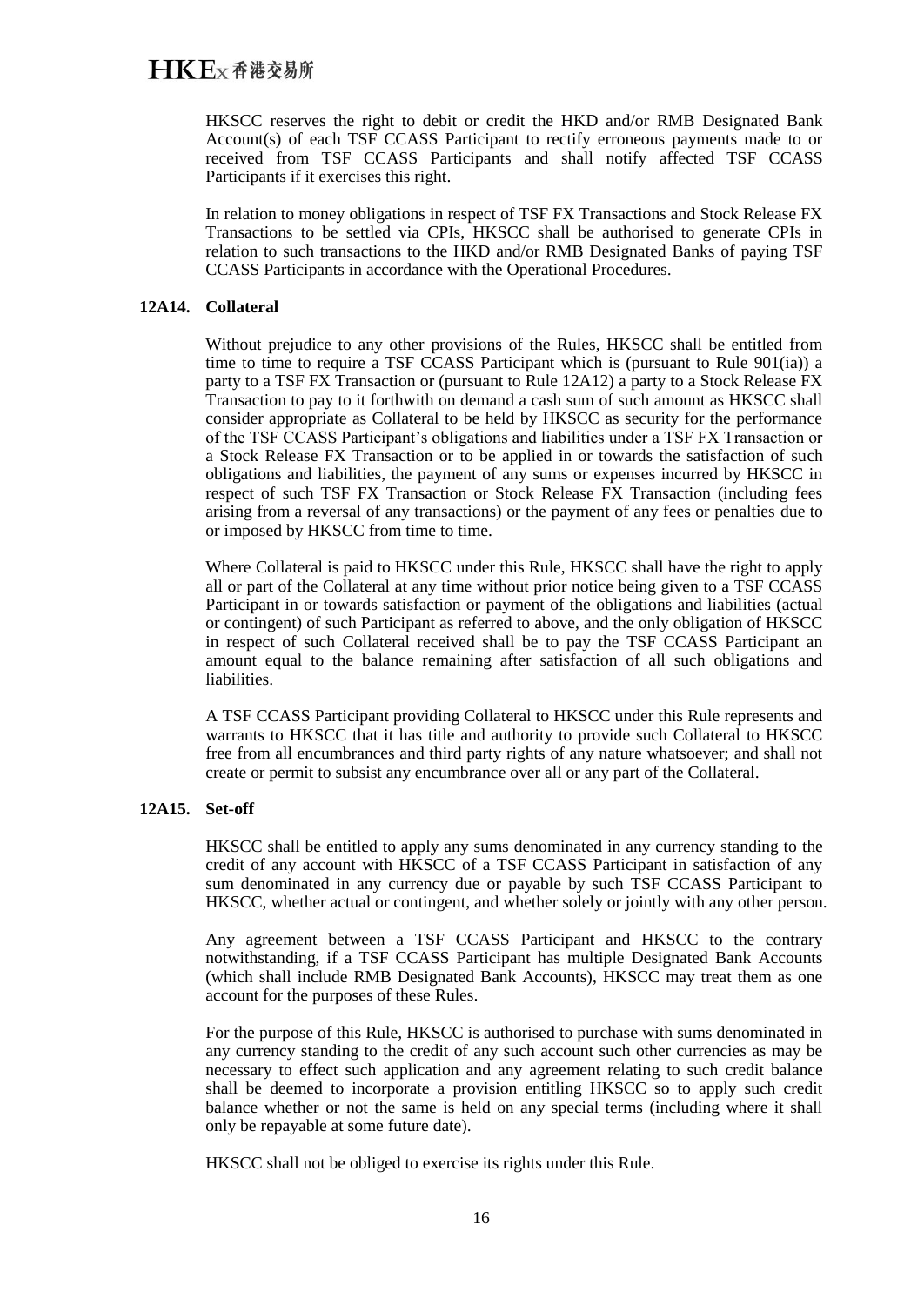## **12A16. HKSCC's obligations**

The provision of the FX Services by HKSCC and HKSCC's obligations to settle a TSF FX Transaction or a Stock Release FX Transaction are at all times conditional and dependent on the relevant TSF Partner Bank providing FX rates to HKSCC and delivering RMB or HKD to HKSCC on the relevant settlement day. Accordingly, should a TSF Partner Bank fail to deliver funds or sufficient funds in the relevant currency on the relevant settlement day, HKSCC is entitled not to:

- (i) settle a TSF FX Transaction notwithstanding that such TSF FX Transaction and the related TSF Exchange Trade shall be deemed to be binding on a TSF Participant upon the effect of a TSF Exchange Trade on the AMS pursuant to the Exchange Rules; or
- (ii) settle a Stock Release FX Transaction notwithstanding that such Stock Release FX Transaction shall be deemed to be binding on a TSF CCASS Participant upon the submission of a Stock Release Request pursuant to Rule 12A12.

HKSCC shall not be responsible for any failure to provide the FX Services for any TSF FX Orders, TSF FX Transactions and/or Stock Release FX Transactions if its performance is prevented, hindered or delayed by the failure of one or more TSF Partner Banks to provide the FX rates to HKSCC or to sell or purchase RMB which leads to a suspension or cessation of operation of the TSF in accordance with these Rules.

## **12A17. Default**

Without prejudice to Rules 3701, 3702, 3703 and 3704, in the event that a TSF CCASS Participant fails to pay when due any sum due and payable in accordance with these Rules, or is otherwise in breach of these Rules, HKSCC, in its sole and absolute discretion, shall be entitled then or at any time thereunder whilst such event is, in the opinion of HKSCC, continuing unremedied, to take any one or more of the actions referred to in Rules 3702 and 3703. In addition, HKSCC may take such other actions as it deems necessary or desirable for the protection of HKSCC with respect to TSF FX Transactions and/or Stock Release FX Transactions to which a defaulting TSF CCASS Participant is a party, at such TSF CCASS Participant's expense and if appropriate, in its name. In the event that HKSCC takes one or more steps or actions referred to in this Rule, Rule 3702 or 3703 against a TSF CCASS Participant, HKSCC may declare the Participant to be a "Defaulter".

The defaulting TSF CCASS Participant shall indemnify HKSCC and hold HKSCC harmless against all losses, costs, damages or expenses incurred by HKSCC in connection with the TSF CCASS Participant's breach of these Rules and HKSCC shall be entitled to require payment of a default handling fee in respect of any outstanding amount as shall from time to time be decided by HKSCC.

## **12A18. Temporary suspension of TSF**

Without prejudice to Rules 2601 and 2602, HKSCC may temporarily suspend all or any part of the FX Services in its sole and absolute discretion, including, without limiting the foregoing, when:

- (i) in the judgment of HKSCC, the FX Services or any part thereof may not be maintained or provided in a manner that would ensure the existence of a fair and orderly market;
- (ii) in the judgment of HKSCC, it has reasonable grounds for concern that the RMB and/or HKD funding available to HKSCC may not be sufficient to support the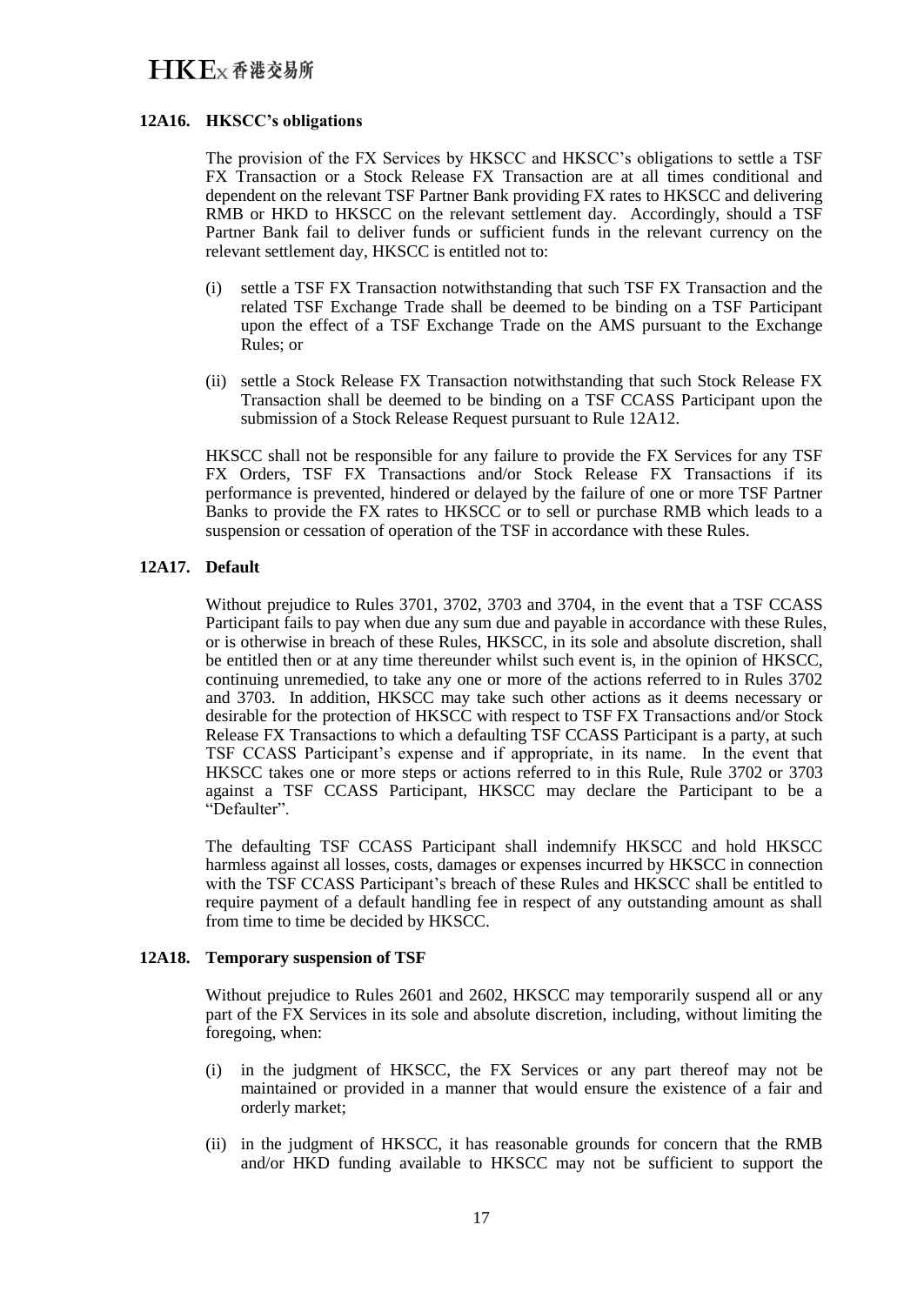fulfilment of its obligations under, or to support the settlement of, any or all TSF FX Orders, TSF FX Transactions and Stock Release FX Transactions; or

(iii) in the judgment of HKSCC, there are operational or technical issues which must be resolved prior to the continuation of the TSF or any part of the FX Services.

In exercising its judgment under this Rule, HKSCC is entitled to have regard to all relevant factors and circumstances including, without limitation, the availability of RMB and/or HKD in the market and the relevant FX rates, the demand for FX Services, the TSF Partner Banks' individual or aggregate commitment to provide FX rates or funding to HKSCC for the purposes of operating the TSF, the level of utilisation of such committed funding by HKSCC, whether a TSF Partner Bank has failed to provide committed funding and a TSF Partner Bank's willingness to be bound by, or its ability to perform, its obligation to provide FX rates or funding to HKSCC as agreed.

If HKSCC decides to suspend all or part of the FX Services, it shall publish an announcement, on the HKEx website and/or by such other means as HKSCC considers appropriate, stating which part of the FX Services will be suspended, whether any TSF Exchange Trade, TSF FX Transaction or Stock Release FX Transaction will be affected, the effective date and time of suspension and any other information as HKSCC shall consider appropriate.

Unless HKSCC otherwise determines or specifies:

- (a) a suspension of part of the FX Services does not affect the availability of other FX Services. Specifically, a suspension of the FX Services for TSF Buy FX Orders does not affect FX Services for TSF Sell FX Orders, and a suspension of the FX Services for TSF Buy FX Transactions does not affect the FX Services for TSF Sell FX Transactions or Stock Release FX Transactions and vice versa;
- (b) where the FX Services for TSF Buy FX Orders are suspended, all TSF Buy FX Orders input on the AMS and all TSF Buy FX Transactions generated after the effective date or time of the suspension shall not be dealt with or settled by HKSCC; and
- (c) where the FX Services for TSF Sell FX Orders are suspended, all TSF Sell FX Orders input on the AMS and all TSF Sell FX Transactions and Stock Release FX Transactions generated after the effective date or time of the suspension shall not be dealt with or settled by HKSCC.

In the event where paragraph (b) occurs, unless HKSCC otherwise determines, TSF CCASS Participants shall be responsible for obtaining the relevant funds in RMB to settle any TSF Buy Exchange Trades which are supported by TSF Buy FX Transactions generated after the effective date or time of suspension of the relevant FX Services. In the event where paragraph (c) occurs, unless HKSCC otherwise determines, TSF CCASS Participants shall be deemed to accept the relevant sale proceeds in RMB in respect of any TSF Sell Exchange Trades which are supported by TSF Sell FX Transactions generated after the effective date or time of suspension of the relevant FX Services. Further, all Stock Release Requests submitted to and Stock Release FX Transactions accepted by HKSCC after the effective date or time of suspension of the relevant FX Services shall be of no effect.

#### **12A19. Cessation of operation of TSF**

HKSCC may, in its sole and absolute discretion, decide to cease the operation of the TSF permanently, with immediate effect or otherwise by publishing an announcement on the HKEx website or by such other means as HKSCC considers appropriate.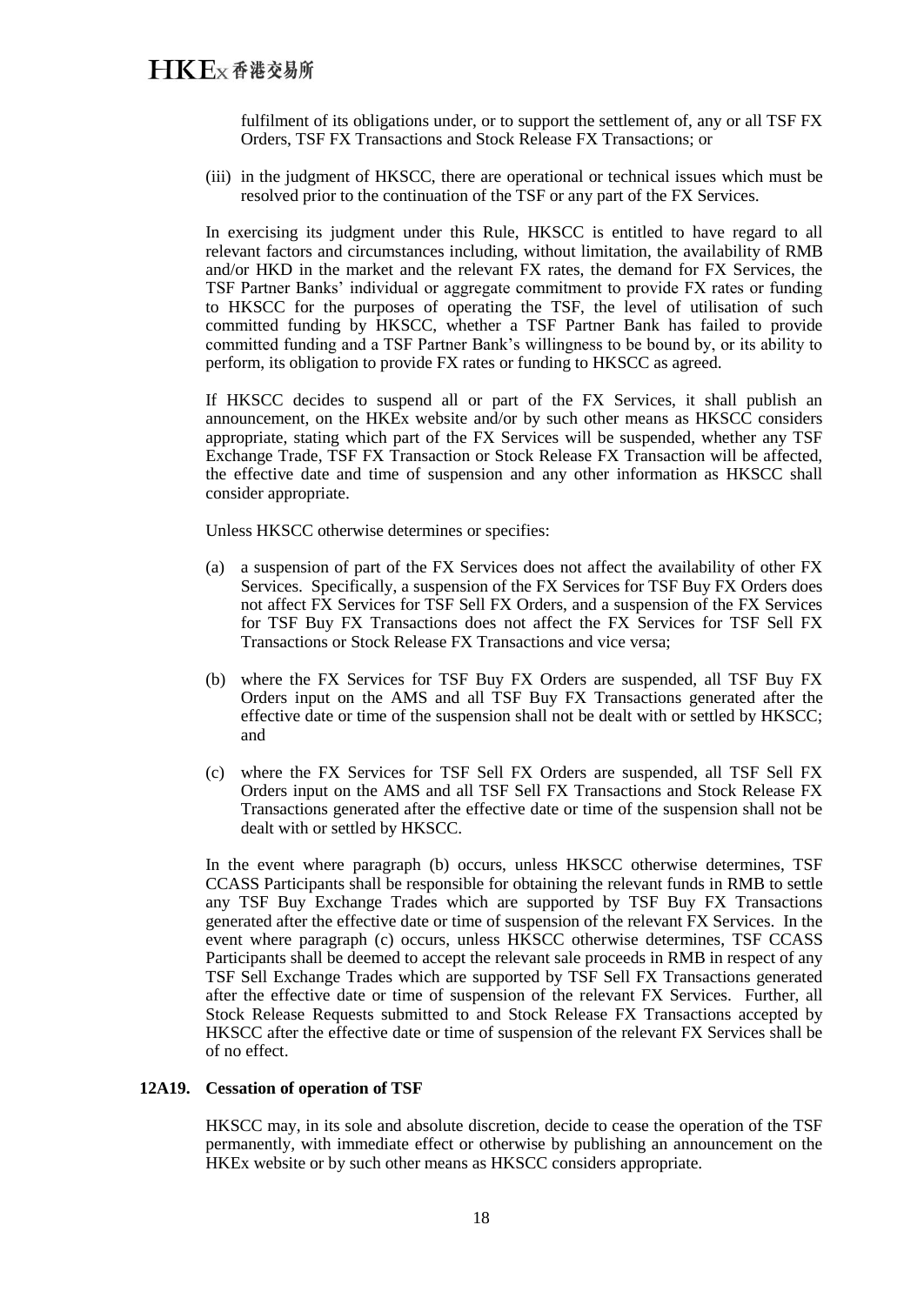If HKSCC decides to cease operating the TSF under this Rule, HKSCC shall notify the TSF Participants, the Exchange and the Commission in advance and shall specify the necessary arrangements and the conditions (including the treatment of earmarked TSF Stocks, any outstanding TSF FX Transactions and Stock Release FX Transactions) upon which the cessation of operation of the TSF shall take effect, having regard to such considerations and circumstances as HKSCC may consider fair and reasonable.

## **12A20. Powers of HKSCC**

Without prejudice to HKSCC's sole and absolute discretion, where HKSCC is not able to obtain the necessary FX funding as committed by one or more TSF Partner Banks (whether due to a TSF Partner Bank's failure to provide FX rates or otherwise) or where one or more TSF Partner Banks fail to provide the committed FX funding to HKSCC in the relevant currency to settle any TSF FX Transaction and/or Stock Release FX Transaction and where, in either of the situations mentioned above, a TSF CCASS Participant has delivered, in full, the required funds in RMB or HKD for the settlement of its obligation under a TSF FX Transaction and/or a Stock Release FX Transaction, then, HKSCC shall, without the need to obtain the prior consent of any TSF CCASS Participant or any other Participant, have the power or option but not the obligation to take any one or more of the following actions:

- (i) as TSF operator, settle the TSF FX Transaction and/or the Stock Release Transaction notwithstanding a TSF Partner Bank's failure by obtaining the required funds in RMB or HKD through other means;
- (ii) in respect of TSF Sell FX Transactions and Stock Release FX Transactions, as TSF operator, de-earmark all or any earmarked TSF Stocks and disapply the restrictions or obligations imposed on all or any earmarked TSF Stocks under Rule 12A09 and/or Rule 12A12, including the obligation of TSF Participants to accept the relevant sale proceeds or FX conversion amount in HKD; and
- (iii) as central counterparty for the clearing of Exchange Trades, accept the relevant funds in HKD delivered by the TSF CCASS Participant and apply the funds towards settlement of TSF Exchange Trade(s) regardless of the Eligible Currency for the settlement of TSF Exchange Trade(s) and exercise the power granted to HKSCC under Rule 3606(ii) in accordance with the provisions of that Rule.

## **12A21. Clearing of TSF Exchange Trades by General Clearing Participants**

Only General Clearing Participants which have been accepted for registration by and to remain registered as TSF Clearing Participants by HKSCC shall be eligible to clear and settle TSF Exchange Trades for Non-Clearing Participants and to settle TSF FX Transactions.

A General Clearing Participant which is a TSF Clearing Participant and which intends to clear and settle TSF Exchange Trades for Non-Clearing Participants shall:

- (i) ensure that the Clearing Agreement it enters into with each Non-Clearing Participant includes an obligation on its part to settle TSF Exchange Trades and all corresponding TSF FX Transactions. Such General Clearing Participant should consider bringing a Non-Clearing Participant's attention to the special features and restrictions of the TSF as highlighted in Rule 12A01, HKSCC's powers and other matters as set out in this Chapter 12A;
- (ii) capture all liabilities for all the TSF Exchange Trades concluded by each Non-Clearing Participant with which it has entered into a Clearing Agreement and all corresponding TSF FX Transactions, as if it was a party to these trades and transactions and shall not be entitled to decline to settle and clear any TSF Exchange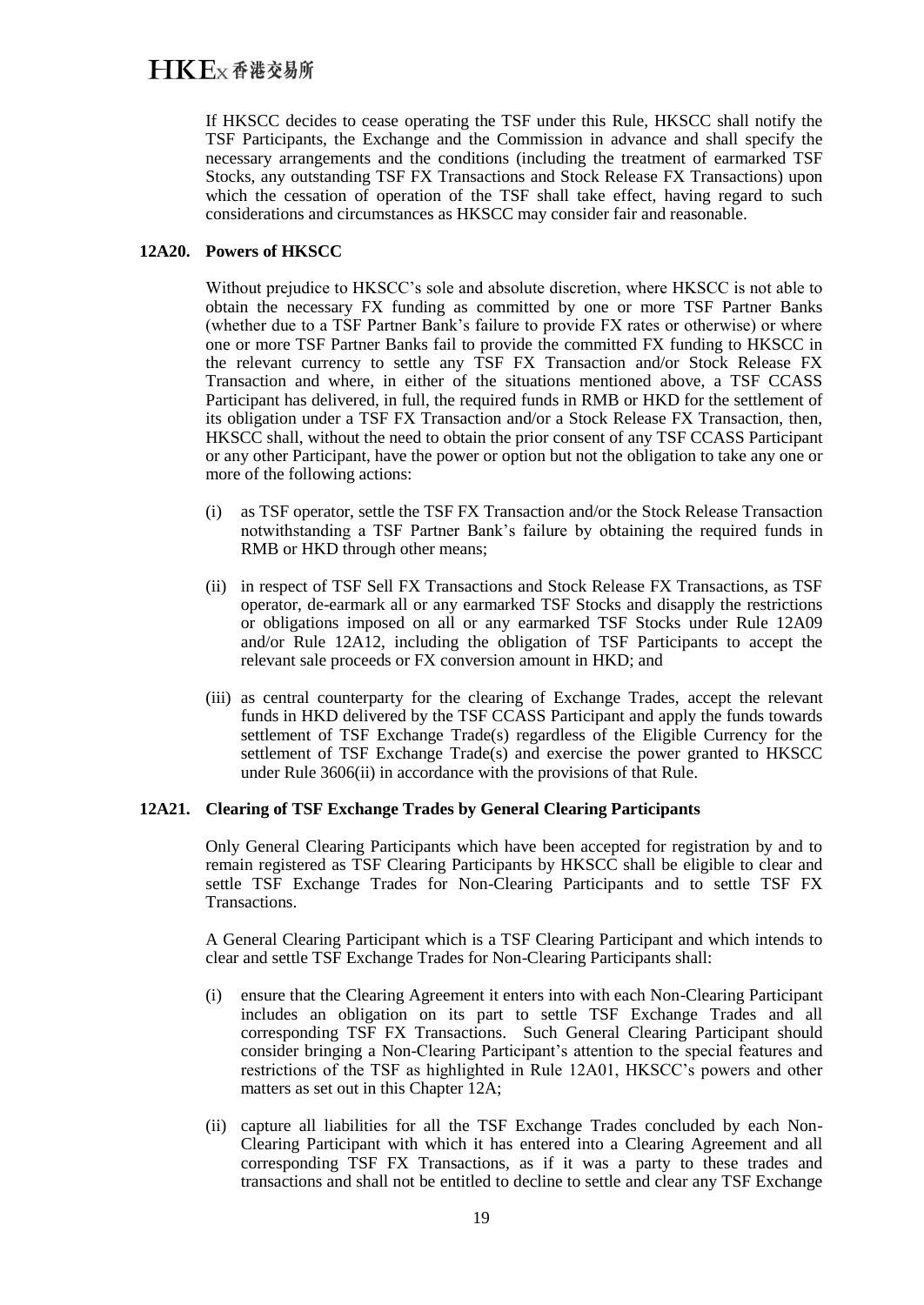Trades of the Non-Clearing Participant or settle any corresponding TSF FX Transaction to which the Non-Clearing Participant is a party;

- (iii) have arrangements in place with each Non-Clearing Participant for the Non-Clearing Participant to notify it of all TSF Exchange Trades concluded by the Non-Clearing Participant and all corresponding TSF FX Transactions of which the Non-Clearing Participant is a party;
- (iv) have arrangements in place to monitor the ability of each Non-Clearing Participant with whom it has entered into a Clearing Agreement to satisfy promptly all obligations arising from the TSF Exchange Trades concluded by such Non-Clearing Participant and the TSF FX Transactions to which such Non-Clearing Participant is a party; and
- (v) forthwith notify HKSCC of any failure of its Non-Clearing Participant to meet its obligations under the Clearing Agreement.

#### **12A22. Typhoons and rainstorms**

If a Typhoon Signal No. 8 or above is hoisted or lowered and/or a Black Rainstorm Warning is issued or cancelled on any Business Day, the provisions set out in the Operational Procedures with respect to the TSF shall apply.

### **CHAPTER 15**

#### **LISTS TO BE MAINTAINED**

#### **1501. List of Eligible Securities and List of TSF Stocks**

HKSCC shall maintain for public inspection a list of Eligible Securities and shall from time to time add to such list or remove therefrom issues of Eligible Securities in accordance with the Rules.

HKSCC, as TSF operator, shall maintain for public inspection a list of TSF Stocks; and shall from time to time add to or remove from such list TSF Stocks in accordance with Rule 12A04.

#### **CHAPTER 19**

#### **INDEMNITY**

#### **1901. Scope of indemnity**

Each Participant shall indemnify HKSCC, the Exchange, and a recognized exchange controller which is the controller of HKSCC and their respective agents, nominees, representatives, officers and employees and hold each of them harmless against all costs, fees, expenses, liabilities, taxes, assessments, losses, fines, penalties, and damages of any nature whatsoever (including the interest accrued to any such amount) suffered or incurred by any of them directly or indirectly as a result of or in connection with the following matters (except where HKSCC is guilty of anything not done or not omitted to be done in good faith on its part and is directly responsible for the losses etc.):

(i) the participation in CCASS by the Participant and/or its activities in CCASS, the provision of services by HKSCC to the Participant in respect of Eligible Securities held in CCASS or by an Appointed Depositary (as the case may be) and the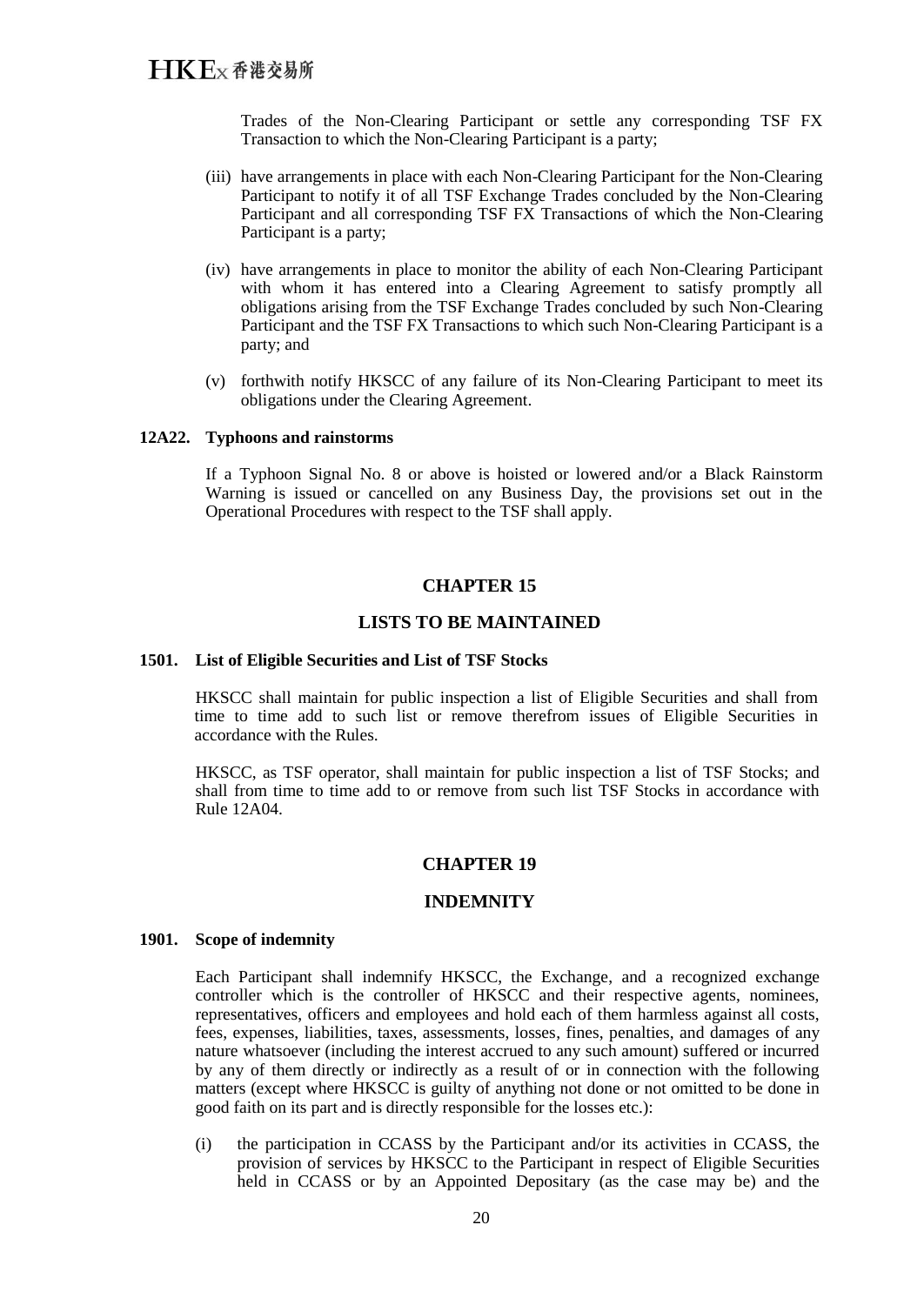provision of the FX Services by HKSCC as TSF operator to TSF CCASS Participants and all matters relating thereto as contemplated in the Rules;

- (iv) the acceptance by HKSCC of Eligible Securities deposited by the Participant (including Eligible Securities deposited by the Participant for credit into the CCMS Collateral Account and TSF Accounts, and Eligible Securities held by an Appointed Depositary) and the giving of effect to transactions relating thereto by HKSCC in accordance with the Rules; and the withdrawal of Eligible Securities by the Participant;
- (x) any action by HKSCC or its agents, nominees, representatives, officers and employees in respect of Eligible Securities held in CCASS or by an Appointed Depositary, taken in good faith to comply with any law, decree, regulation or order of any government, competent authority or any court or tribunal;
- (xi) any actions or omissions by HKSCC or its agents, nominees, representatives, officers and employees in relation to SSA Statement Recipients (including but not limited to any acts or omissions in reliance on or pursuant to the authorization of the Participant under Section 3.4A of the Operational Procedures) and all matters relating thereto as contemplated in the Rules; and
- (xii) any actions taken or any transactions entered into by HKSCC, as TSF operator, to adjust, amend, or reverse any TSF FX Transactions or Stock Release FX Transactions in respect of or for a Participant which is a TSF CCASS Participant, whether such adjustment, amendment or reversal arises from a Trade Amendment or otherwise.

## **CHAPTER 20**

## **DISCIPLINARY ACTIONS**

#### **2001. Circumstances subject to disciplinary actions**

Subject to Rule 2013, HKSCC may institute disciplinary proceedings against a Participant in respect of an act of misconduct committed or reasonably believed to have been committed by it. An act of misconduct includes:-

- (xi) failure to provide information requested by an exchange, clearing house, regulatory authority or an organization with which HKEx, HKSCC or the Exchange has entered into an information sharing arrangement or agreement (this act of misconduct does not apply to an Investor Participant);
- (xii) if the Participant is a Common Participant, a default in payment of any sum payable to any other Recognized Clearing House or an event of default committed by the Participant under the rules of such Recognized Clearing House; and
- (xiii) if the Participant is a TSF CCASS Participant, a failure to comply with any TSF Participant Registration Criteria or any other conditions or requirements for its continued registration as a TSF CCASS Participant, or a failure to comply with any provisions of, or any of its obligations under, Chapter 12A of the Rules, Section 12 of the Operational Procedures and other related provisions in the Operational Procedures.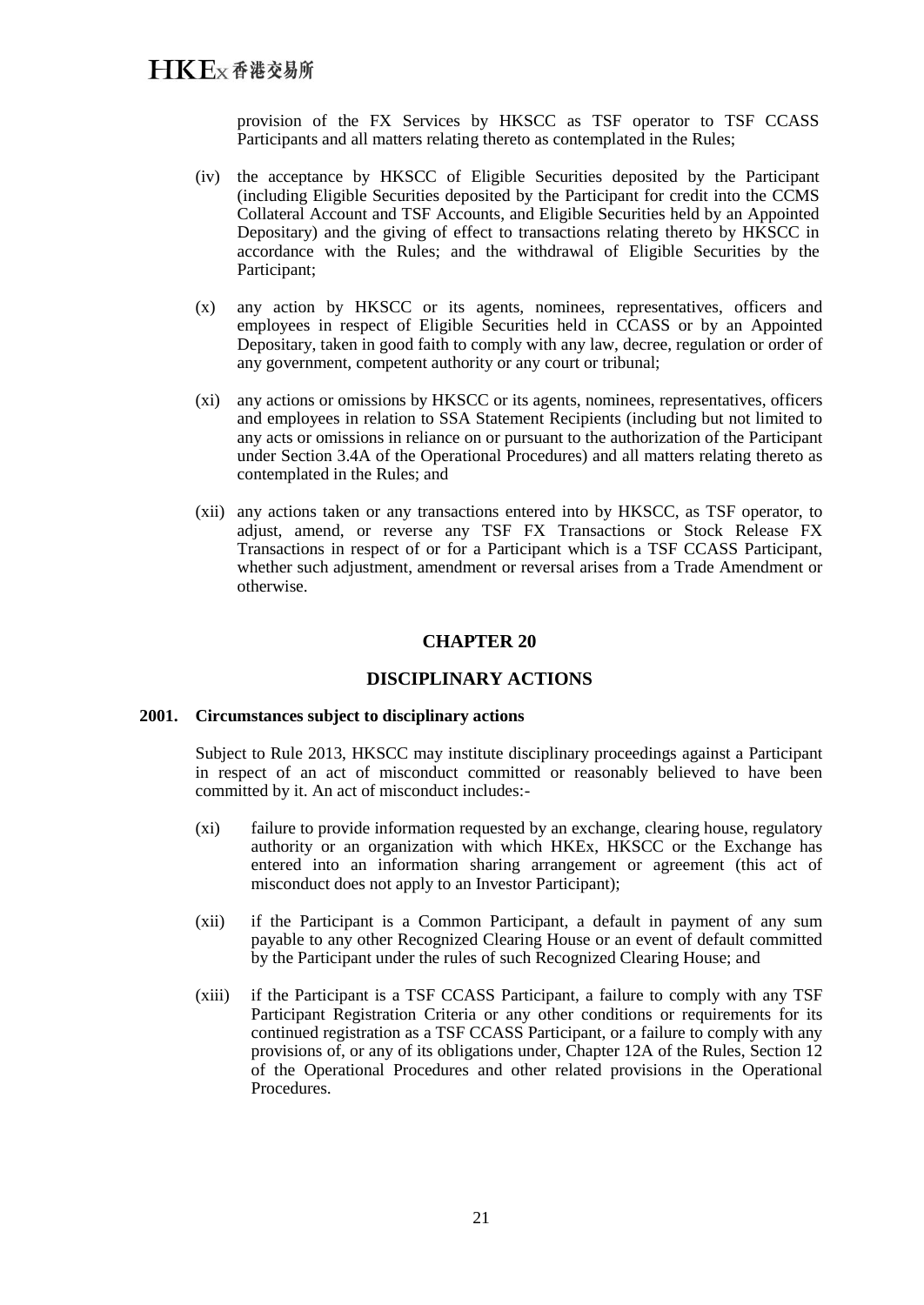## **CHAPTER 21**

## **DUTIES AND LIABILITIES OF HKSCC**

#### **2103. Force majeure**

HKSCC, the Exchange, and a recognized exchange controller which is the controller of HKSCC shall not be liable for any action taken or for any failure, hindrance or delay in the provision of services or for any failure to give effect to or delay in giving effect to any instructions from Participants with respect to any nominee, depository or other CCASS services (or in the case of Foreign Securities held by an Appointed Depositary with respect to any nominee, depository or other service provided by that Appointed Depositary) or for the suspension or cessation of the TSF or the failure to provide any FX Services or FX rates for the operation of the TSF or the performance in whole or in part of its obligations under the terms of the Rules or under any Market Contract if such action, failure, hindrance or delay arises out of causes beyond its control.

Such causes may include, but shall not be limited to, acts of God or the public enemy, acts of a civil or military authority, embargoes, fires, floods, explosions, accidents, labour disputes, mechanical breakdowns, computer or system failures or other failures of equipment, failures of or defects in computer or system software, unavailability of or restrictions on any communication media for whatever reason (whether or not such media is used by Participants), interruptions (whether in whole or in part) of power supplies or other utility or service, any law, decree, regulation or order of any government, competent authority or any court or tribunal, and any other causes beyond HKSCC's control including, without limitation to the foregoing, any similar causes affecting the Exchange, Hong Kong Interbank Clearing Limited (whether or not specified in the Exchange Rules or the rules and regulations of Hong Kong Interbank Clearing Limited), or the manager or trustee of any Unit Trust or an Appointed Depositary.

#### **2104. HKSCC not to be liable**

In the absence of anything not done or not omitted to be done in good faith on the part of HKSCC, HKSCC, the Exchange, and a recognized exchange controller which is the controller of HKSCC shall have no liability for any losses, costs (including legal costs), charges, assessments and damages of any nature whatsoever suffered or incurred directly or indirectly as a result of or in connection with the following matters:

- (xvii) any acts, omissions or delays of any service provider or any other person through which SMS and/or E-mail is provided or its employees or agents;
- (xviii)any acts, omissions or delays of any Depositary or its employees or agents;
- (xix) in relation to the provision of FX Services, any acts, omissions, defaults, failure to perform obligations or delays of any TSF Partner Bank or any other person providing RMB to HKD and/or HKD to RMB conversion services and/or liquidity to HKSCC, as TSF operator, or the insolvency of any of the foregoing;
- (xx) the inability of HKSCC to settle any TSF FX Transactions or Stock Release FX Transactions due to any acts, omissions, defaults, failure to perform obligations or delays of any TSF Partner Bank or any other person providing RMB to HKD and/or HKD to RMB conversion services and/or liquidity to HKSCC, as TSF operator, or the insolvency of any of the foregoing;
- (xxi) any failure, omissions, errors, delays, malfunction, suspension or cessation of operation of any system used by HKSCC or any third party system upon which HKSCC is reliant in the operation of the TSF, publication of FX rates or the provision of FX Services (including any system used by a TSF Partner Bank); and/or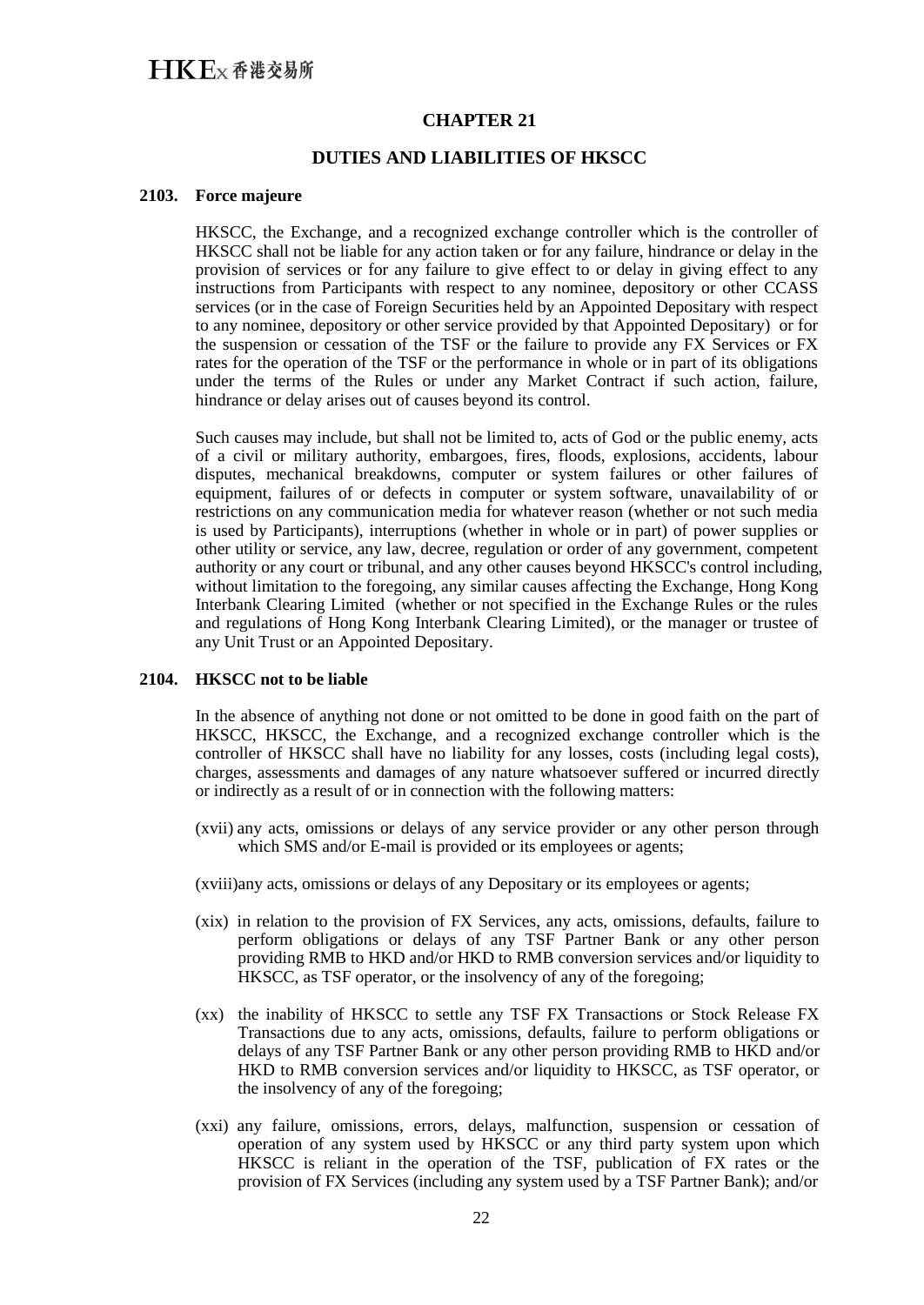(xxii) any suspension of the FX Services, any failure to provide or publish any FX rates or the cessation of operation of the TSF.

### **PART B: EXCHANGE TRADES AND TRANSACTIONS BETWEEN PARTICIPANTS**

#### **CHAPTER 36**

## **RISK MANAGEMENT MEASURES - CNS SYSTEM**

#### **3606. Money compensation and payment obligations**

In addition to any other rights HKSCC may have under the Rules:

- (i) where HKSCC has an obligation to deliver securities under a Market Contract, HKSCC may in lieu of delivering securities make money compensation to the Participant concerned notwithstanding that such securities may be available in the market. HKSCC shall only exercise its powers under this Rule in circumstances when HKSCC considers in its reasonable opinion that the securities are not freely available in the market. The money compensation shall be in such amount and in such currency or currencies (whether in the Eligible Currency in which the securities are denominated or otherwise) as HKSCC considers to be fair and reasonable having regard to all the circumstances of the case;
- (ii) where HKSCC has an obligation to make payment under a Market Contract in an Eligible Currency in which the relevant securities are denominated or in a specified Eligible Currency, notwithstanding that the relevant Eligible Currency may be available, HKSCC may in lieu of making payment in that Eligible Currency make payment to the Participant concerned, in full or in part, in such other currency or currencies and at such conversion rate(s) as HKSCC may in its absolute discretion determine to be fair and reasonable having regard to all the circumstances of the case. HKSCC shall only exercise its powers under this Rule in circumstances when HKSCC considers in its reasonable opinion that the relevant Eligible Currency is not freely available or convertible in the market; and
- (iii)where the situation contemplated in Rule 12A20 occurs, HKSCC shall have the right to take the actions set out in Rule 12A20(iii) in relation to the settlement of TSF Exchange Trades.

#### **CHAPTER 37**

## **DEFAULT RULES - CNS SYSTEM**

### **3701. Events of Default**

In the event that:

(xii) in respect of a Clearing Agency Participant that is a "recognized clearing house" under the Securities and Futures Ordinance (Chapter 571 of the laws of Hong Kong) as the term is defined therein, if it ceases to be so recognized; or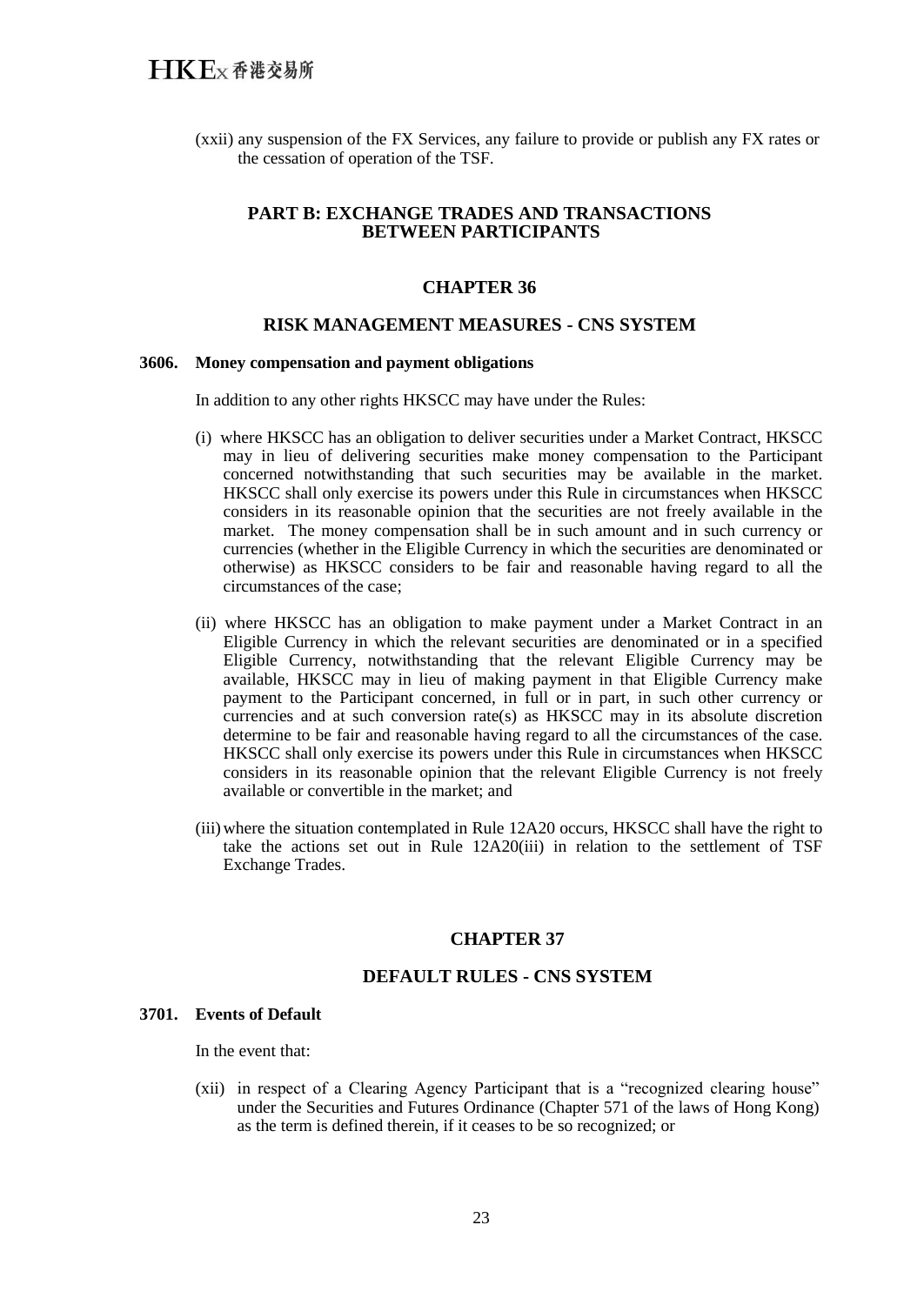(xiii) HKSCC considers it necessary or desirable to take action under this Rule for its own protection or the protection of other Participants;

then on the occurrence of any one or more of such events (each an "Event of Default"), in its absolute discretion, HKSCC shall be entitled then or at any time thereafter whilst such event is, in the opinion of HKSCC, continuing unremedied, to take any one or more of the actions referred to in Rule 3702.

The default provisions applicable to a TSF CCASS Participants as set out in Rule 12A17 are in addition to the above provisions. The event of default included in that Rule shall be incorporated in this Rule as an Event of Default.

#### **3702. Actions on default**

Without prejudice to any other provision of the Rules, the actions which HKSCC may take as referred to in Rule 3701 are:-

(iii) to exercise its rights of set-off pursuant to Rules 1207 and 12A15;

In the event that HKSCC takes one or more steps referred to in this Rule against a Clearing Participant or Clearing Agency Participant, HKSCC may declare the Clearing Participant or Clearing Agency Participant to be a "Defaulter".

In the event that HKSCC takes any action under sub-paragraphs (i) and (ii) of this Rule 3702 against a Clearing Participant or Clearing Agency Participant, HKSCC shall declare the Clearing Participant or Clearing Agency Participant to be a "Defaulter".

On the occurrence of an event set out in sub-paragraph (ix) of Rule 3701, HKSCC shall declare the Clearing Participant or Clearing Agency Participant to be a "Defaulter".

Except as otherwise provided in the Rules, HKSCC shall not be obliged to take any step referred to in this Rule and shall not be liable to any person for not taking any such step or for any delay in taking any such step.

In the event that HKSCC sells or otherwise disposes of or realizes the Charged Property (whether by public offer or private contract) to any person, it may do so for such consideration and on such terms as HKSCC in its absolute discretion may think fit.

HKSCC, the Exchange, and a recognized exchange controller which is the controller of HKSCC shall not in any circumstances be liable to the Participant or any other person for any losses, damages or expenses arising from any realization of the Charged Property or from any exercise or non-exercise by HKSCC of any rights in relation to the Charged Property except where HKSCC is guilty of anything not done or not omitted to be done in good faith on its part and is directly responsible for the losses.

The actions that HKSCC may take upon the default of a TSF CCASS Participant as set out in Rule 12A17 are in addition to the above.